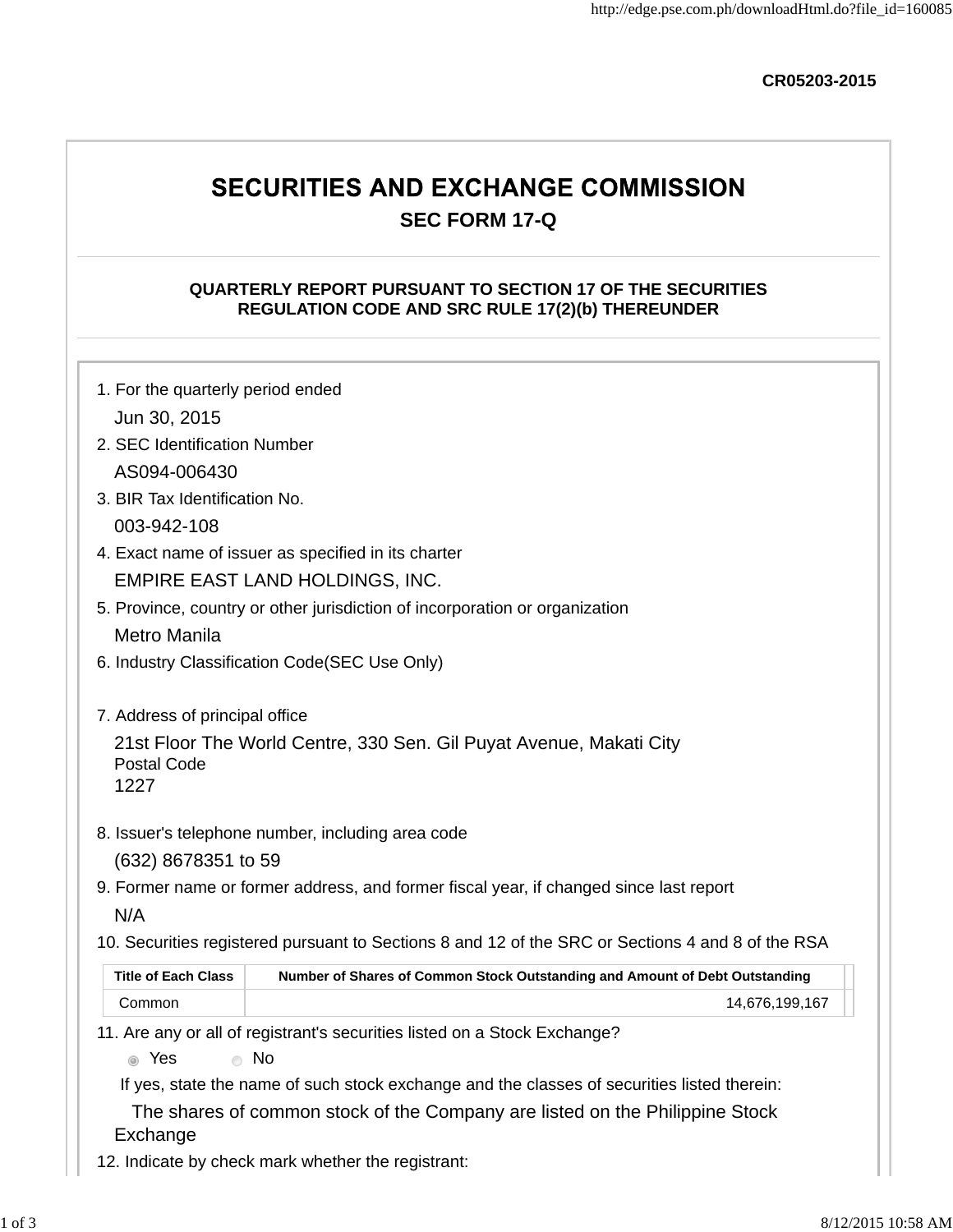(a) has filed all reports required to be filed by Section 17 of the SRC and SRC Rule 17 thereunder or Sections 11 of the RSA and RSA Rule 11(a)-1 thereunder, and Sections 26 and 141 of the Corporation Code of the Philippines, during the preceding twelve (12) months (or for such shorter period that the registrant was required to file such reports)

Yes No

(b) has been subject to such filing requirements for the past ninety (90) days

Yes No

*The Exchange does not warrant and holds no responsibility for the veracity of the facts and representations contained in all corporate disclosures, including financial reports. All data contained herein are prepared and submitted by the disclosing party to the Exchange, and are disseminated solely for purposes of information. Any questions on the data contained herein should be addressed directly to the Corporate Information Officer of the disclosing party.*



# **Empire East Land Holdings, Inc.**

**ELI** 

# **PSE Disclosure Form 17-2 - Quarterly Report** *References: SRC Rule 17 and Sections 17.2 and 17.8 of the Revised Disclosure Rules*

| For the period ended                               | Jun 30, 2015 |
|----------------------------------------------------|--------------|
| <b>Currency (indicate</b><br>units, if applicable) | Pesos        |

#### **Balance Sheet**

|                                       | <b>Period Ended</b> | <b>Fiscal Year Ended (Audited)</b> |
|---------------------------------------|---------------------|------------------------------------|
|                                       | Jun 30, 2015        | Dec 31, 2014                       |
| <b>Current Assets</b>                 | 27,003,926,237      | 26,649,924,105                     |
| <b>Total Assets</b>                   | 35,697,273,359      | 35,296,731,408                     |
| <b>Current Liabilities</b>            | 7,327,586,137       | 7,299,785,136                      |
| <b>Total Liabilities</b>              | 10,681,035,315      | 10,454,791,717                     |
| <b>Retained</b><br>Earnings/(Deficit) | 3,937,589,865       | 3,668,638,956                      |
| <b>Stockholders' Equity</b>           | 25,016,238,044      | 24,841,939,691                     |
| <b>Stockholders' Equity - Parent</b>  | 24,399,213,973      | 24,225,973,064                     |
| <b>Book Value per Share</b>           | 1.66                | 1.65                               |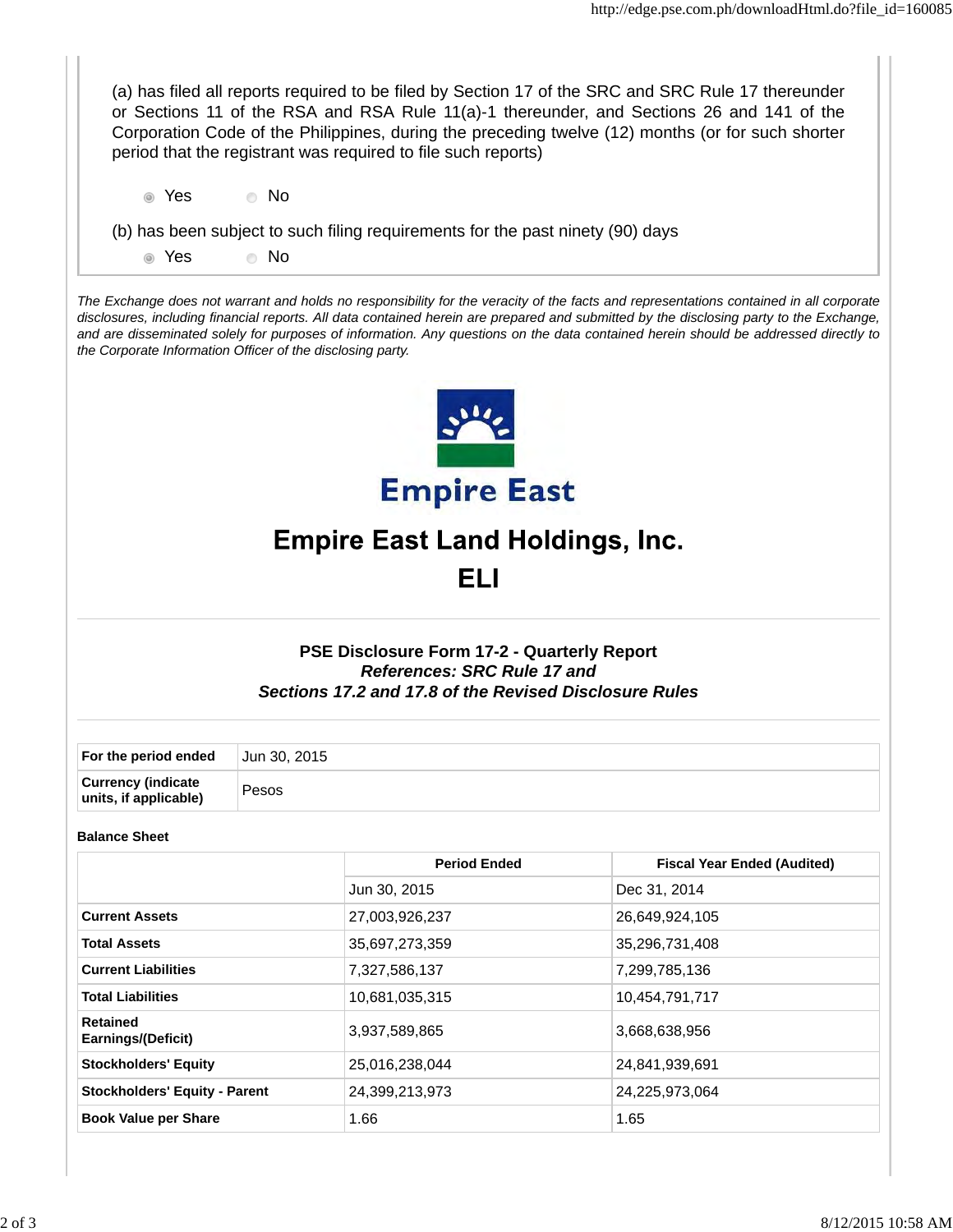| Income Statement                                                    |                                   |                                    |                             |                              |
|---------------------------------------------------------------------|-----------------------------------|------------------------------------|-----------------------------|------------------------------|
|                                                                     | <b>Current Year</b><br>(3 Months) | <b>Previous Year</b><br>(3 Months) | <b>Current Year-To-Date</b> | <b>Previous Year-To-Date</b> |
| <b>Operating Revenue</b>                                            | 1,129,912,320                     | 412,793,094                        | 2,385,472,500               | 1,206,757,782                |
| <b>Other Revenue</b>                                                | 62,134,057                        | 81, 151, 404                       | 137,384,164                 | 152,173,541                  |
| <b>Gross Revenue</b>                                                | 1,192,046,377                     | 493,944,498                        | 2,522,856,664               | 1,358,931,323                |
| <b>Operating Expense</b>                                            | 959,521,457                       | 422,503,395                        | 2,057,737,568               | 1,151,748,110                |
| <b>Other Expense</b>                                                | 40,825,676                        | 30,998,246                         | 77,466,023                  | 57,896,215                   |
| <b>Gross Expense</b>                                                | 1,000,347,133                     | 453,501,641                        | 2,135,203,591               | 1,209,644,325                |
| Net Income/(Loss)<br><b>Before Tax</b>                              | 191,699,244                       | 40,442,857                         | 387,653,073                 | 149,286,998                  |
| <b>Income Tax Expense</b>                                           | 59,802,793                        | 14,602,945                         | 117,644,722                 | 49,214,937                   |
| Net Income/(Loss) After<br>Tax                                      | 131,896,451                       | 25,839,912                         | 270,008,351                 | 100,072,061                  |
| <b>Net Income Attributable</b><br>to<br><b>Parent Equity Holder</b> | 132,707,251                       | 25,186,997                         | 268,950,906                 | 99,143,117                   |
| Earnings/(Loss) Per<br><b>Share</b><br>(Basic)                      | 0                                 | 0                                  | 0.01                        | 0                            |
| Earnings/(Loss) Per<br><b>Share</b>                                 | 0                                 | 0                                  | 0.01                        | 0                            |

#### **Income Statement**

#### **Other Relevant Information**

**(Diluted)**

Please note that the actual figures of the following:

1. Earnings/ (Loss) Per Share (Basic) Current Year-To-Date: 0.0183/ Previous Year-To-Date: 0.0068

2. Earnings/ (Loss) Per Share (Diluted) Current-To-Date: 0.0183/ Previous Year-To-Date: 0.0068

#### **Filed on behalf by:**

| Name               | Dohrie Edangalino |
|--------------------|-------------------|
| <b>Designation</b> | Authorized User_  |
|                    |                   |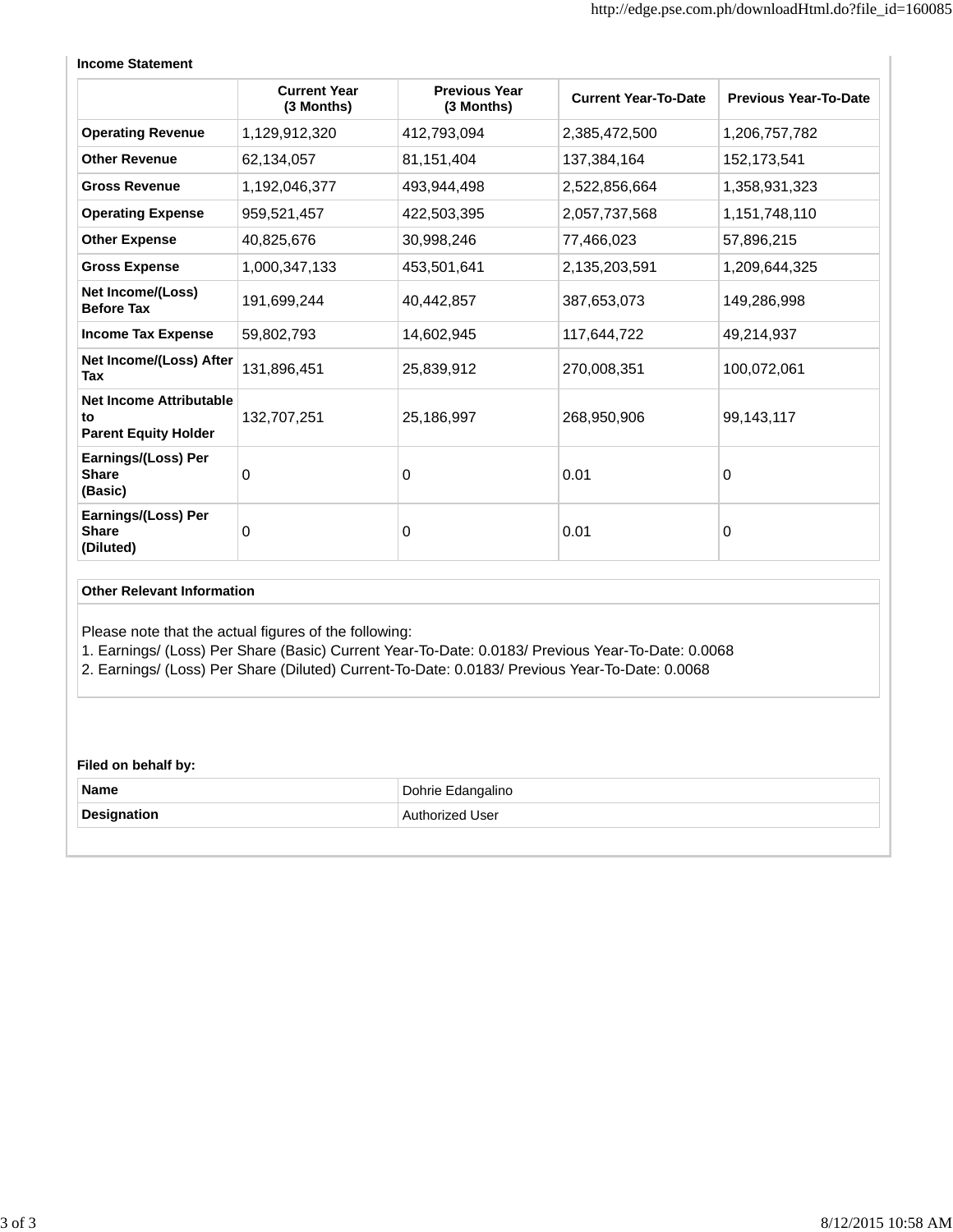#### **SECURITIES AND EXCHANGE COMMISSION**

#### **SEC FORM 17-Q**

#### **QUARTERLY REPORT PURSUANT TO SECTION 17 OF THE SECURITIES REGULATION CODE AND SRC RULE 17(2)(b) THEREUNDER**

- 1. For the quarterly period ended **30 June 2015**
- 2. Commission Identification Number: **AS094-006430**
- 3. BIR Tax Identification No. **003-942-108**
- 4. **EMPIRE EAST LAND HOLDINGS, INC.**  Exact name of issuer as specified in its charter
- 5. **Metro Manila**  Province, Country or other jurisdiction of incorporation or organization
- 6. (SEC Use Only) Industry Classification Code
- 7. **21st Floor, The World Centre 330 Sen. Gil J. Puyat Avenue Makati City, Philippines 1227** Address of issuer's principal office

#### 8. **(632) 867-8351 to 59**  Issuer's telephone number, including area code

9. Securities registered pursuant to Sections 8 and 12 of the Code, or Sections 4 and 8 of the RSA

Title of Class Title of Common Number of Shares of Common Stock Outstanding

 **Common 14,676,199,167** 

10. Are any or all of the securities listed on a Stock Exchange?

 **Yes [X] No [ ]**

If yes, state the name of such Stock Exchange and the class/es of securities listed therein:

#### **The shares of common stock of the Company are listed on the Philippine Stock Exchange.**

- 11. Indicate by check mark whether the issuer:
	- (a) has filed all reports required to be filed by Section 17 of the Code and SRC Rule 17 thereunder or Section 11 of the RSA and RSA Rule 11(a)-1 thereunder, and Sections 26 and 141 of The Corporation Code of the Philippines during the preceding twelve (12) months (or for such shorter period the registrant was required to file such reports).

**Yes [X]** No [ ]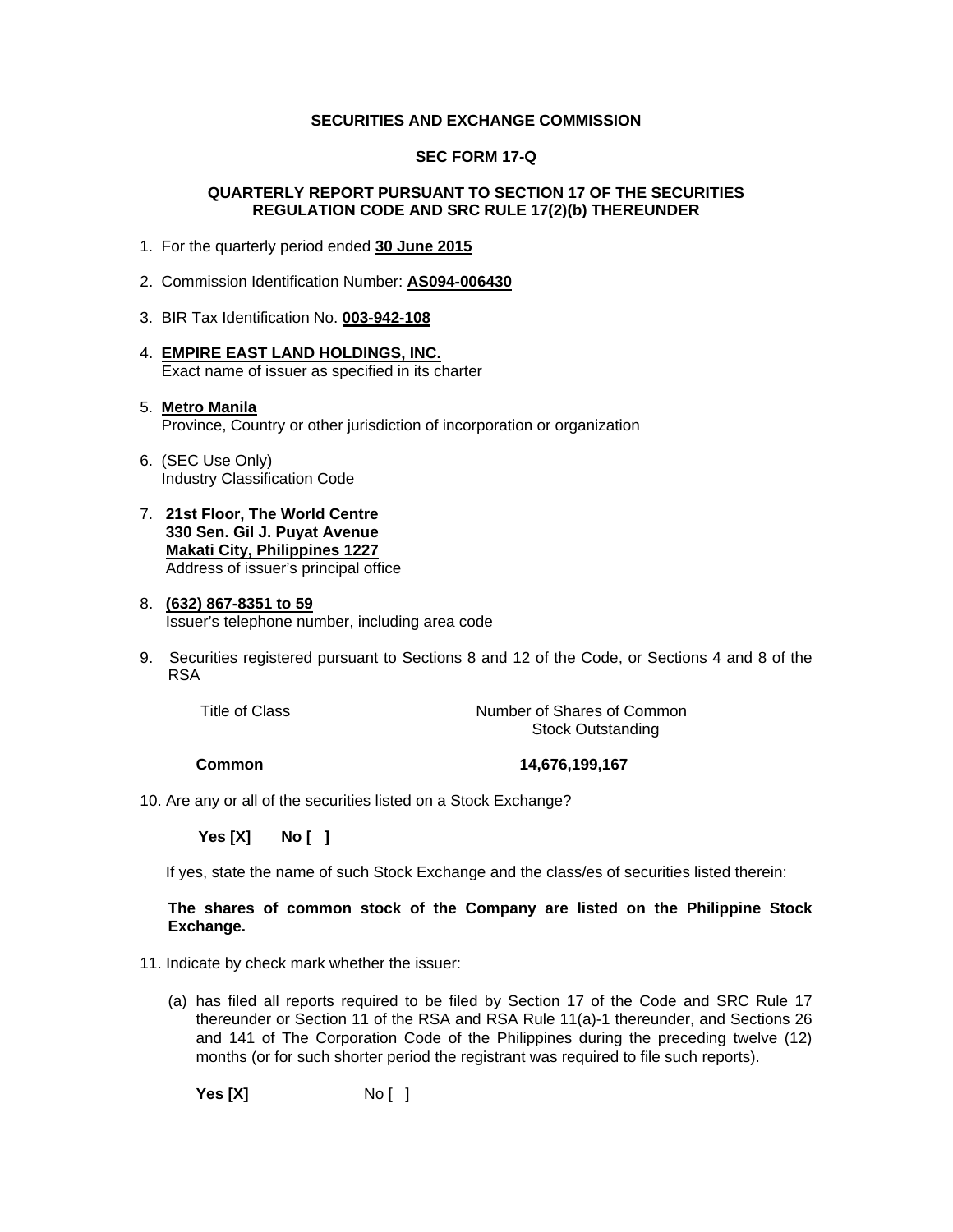(b) has been subject to such filing requirements for the past ninety (90) days.

**Yes [X]** No [ ]

#### **PART I - FINANCIAL INFORMATION**

Item 1. Financial Statements

Interim financial statements are attached as Exhibits 1 to 6 hereof and incorporated herein by reference:

- Exhibit 1 Consolidated Statements of Financial Position as of December 31, 2014 and June 30, 2015
- Exhibit 2 Consolidated Statements of Comprehensive Income as of June 30, 2014 and June 30, 2015
- Exhibit 3 Consolidated Statements of Changes in Equity as of June 30, 2014 and June 30, 2015
- Exhibit 4 Consolidated Statements of Cash Flows as of June 30, 2014 and June 30, 2015
- Exhibit 5 Notes to Interim Financial Statements
- Exhibit 6 Management's Discussion and Analysis of Results of Operations and Financial **Condition**

Item 2. Aging of Accounts Receivable as of June 30, 2015

Please refer to Exhibit 7 hereof.

Item 3. Schedule of Financial Soundness Indicators

Please refer to Exhibit 8 hereof.

#### **PART II – OTHER INFORMATION**

The Company is not in possession of information which has not been previously reported in a report on SEC Form 17-C and with respect to which a report on SEC Form 17-C is required to be filed.

#### **SIGNATURE**

Pursuant to the requirements of the Securities Regulation Code, the issuer has duly caused this report to be signed on its behalf by the undersigned thereunto duly authorized.

*<b> Issuer <b>Issuer Issuer* 

#### **EMPIRE EAST LAND HOLDINGS, INC.**

**By: By:** 

2/aug

 **EVELYN G. CACHO**  Vice President for Finance (Principal Financial Officer) and Duly Authorized Officer August 11, 2015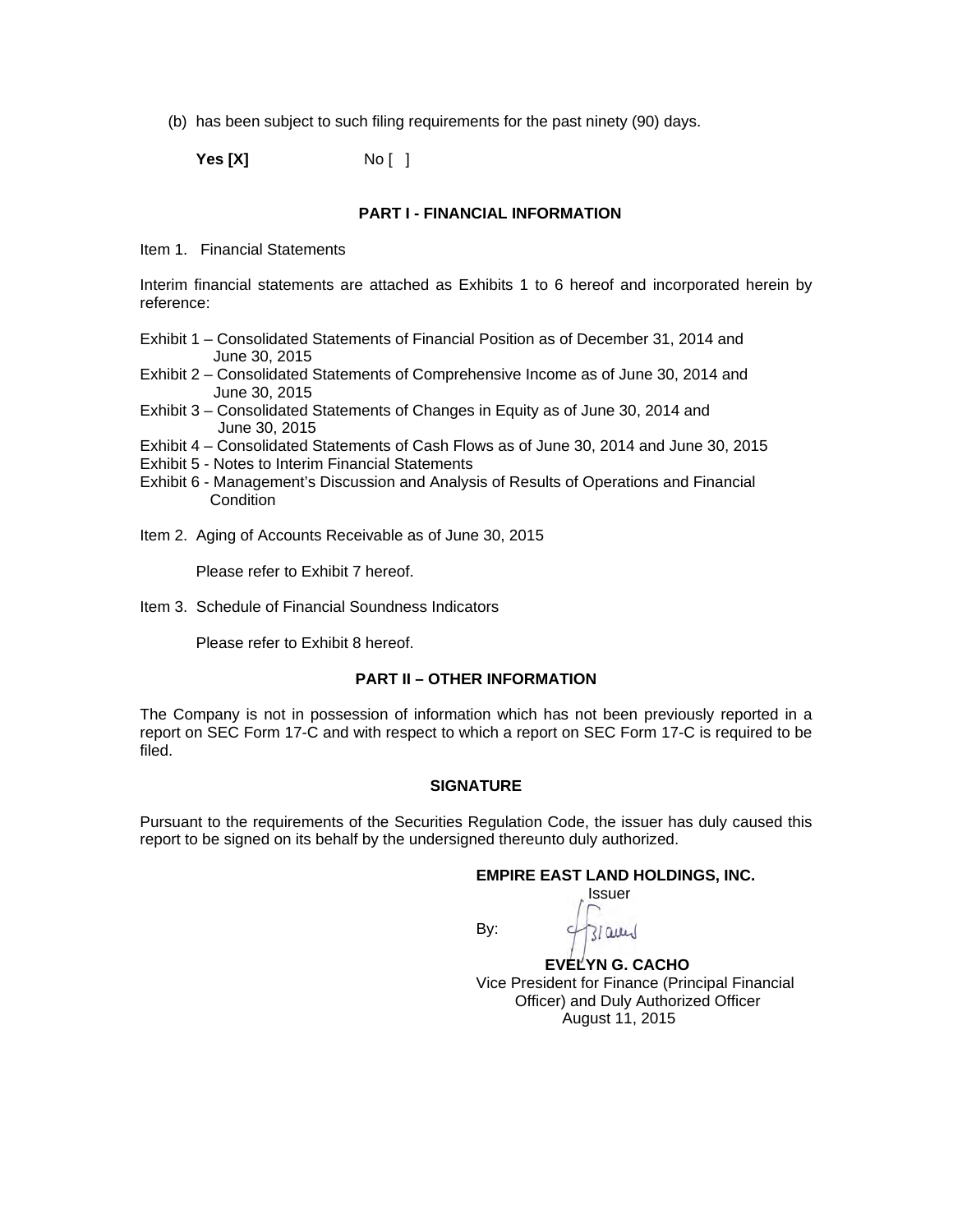#### EXHIBIT 1

# EMPIRE EAST LAND HOLDINGS, INC. AND SUBSIDIARIES CONSOLIDATED STATEMENTS OF FINANCIAL POSITION (In thousand pesos)

|                                            | Unaudited       | Audited                |
|--------------------------------------------|-----------------|------------------------|
|                                            | 30-Jun-15       | 31-Dec-14              |
| <b>ASSETS</b>                              |                 |                        |
| <b>CURRENT ASSETS</b>                      |                 |                        |
| Cash and cash equivalents                  | P<br>821,639    | $\mathbf P$<br>821,514 |
| Trade and other receivables - net          | 4,142,168       | 4,021,021              |
| Advances to related parties                | 2,038,193       | 1,956,360              |
| Residential and condominium units for sale | 16,749,022      | 16,765,014             |
| Property development costs                 | 2,429,253       | 2,428,012              |
| Prepayments and other current assets       | 823,651         | 658,003                |
| <b>Total Current Assets</b>                | 27,003,926      | 26,649,924             |
| <b>NON-CURRENT ASSETS</b>                  |                 |                        |
| Trade and other receivables - net          | 1,949,630       | 2,412,999              |
| Available-for-sale financial assets        | 2,443,420       | 2,539,130              |
| Advances to landowners and joint ventures  | 1,333,538       | 775,835                |
| Land held for future development           | 2,284,064       | 2,218,662              |
| Investment in associates                   | 289,508         | 293,291                |
| Property and equipment - net               | 148,191         | 153,529                |
| Investment property - net                  | 160,345         | 168,748                |
| Other non-current assets                   | 84,650          | 84,613                 |
| <b>Total Non-current Assets</b>            | 8,693,346       | 8,646,807              |
| <b>TOTAL ASSETS</b>                        | P<br>35,697,272 | P<br>35,296,731        |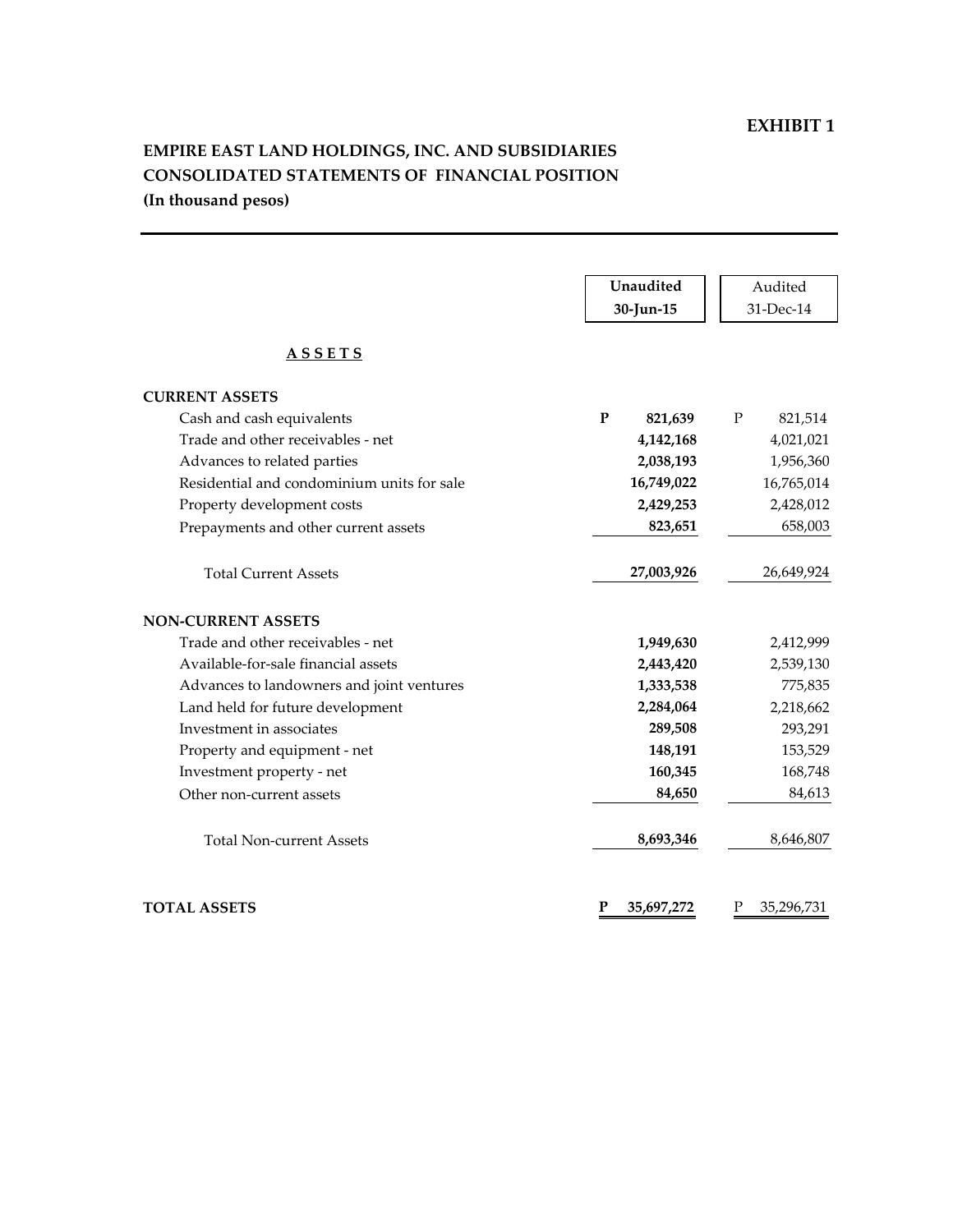|                                                      | Unaudited           | Audited               |
|------------------------------------------------------|---------------------|-----------------------|
|                                                      | 30-Jun-15           | 31-Dec-14             |
| <b>LIABILITIES AND EQUITY</b>                        |                     |                       |
| <b>CURRENT LIABILITIES</b>                           |                     |                       |
| Interest-bearing loans and borrowings                | ${\bf P}$<br>38,511 | $\mathbf P$<br>58,691 |
| Trade and other payables                             | 1,140,354           | 709,271               |
| Deferred gross profit on real estate sales           | 43,337              | 37,797                |
| Customers' deposits                                  | 2,844,789           | 3,608,515             |
| Advances from related parties                        | 2,476,161           | 2,170,360             |
| Reserve for property development                     | 316,933             | 243,836               |
| Income tax payable                                   |                     | 20,642                |
| Other current liabilities                            | 467,500             | 450,672               |
|                                                      |                     |                       |
| <b>Total Current Liabilities</b>                     | 7,327,585           | 7,299,784             |
| <b>NON-CURRENT LIABILITIES</b>                       |                     |                       |
| Interest-bearing loans and borrowings                | 57,762              | 77,830                |
| Deferred gross profit on real estate sales           | 126,483             | 115,498               |
| Reserve for property development                     | 1,232,485           | 1,185,420             |
| Retirement benefit obligation                        | 435,548             | 433,173               |
| Deferred tax liabilities                             | 1,501,171           | 1,343,086             |
| Total Non-current Liabilities                        | 3,353,449           | 3,155,007             |
|                                                      |                     |                       |
| <b>Total Liabilities</b>                             | 10,681,034          | 10,454,791            |
| <b>EQUITY</b>                                        |                     |                       |
| Equity attributable to parent company's shareholders | 24,399,214          | 24,225,973            |
| Non-controlling interest                             | 617,024             | 615,967               |
|                                                      |                     |                       |
| <b>Total Equity</b>                                  | 25,016,238          | 24,841,940            |
| TOTAL LIABILITIES AND EQUITY                         | P<br>35,697,272     | Ρ<br>35,296,731       |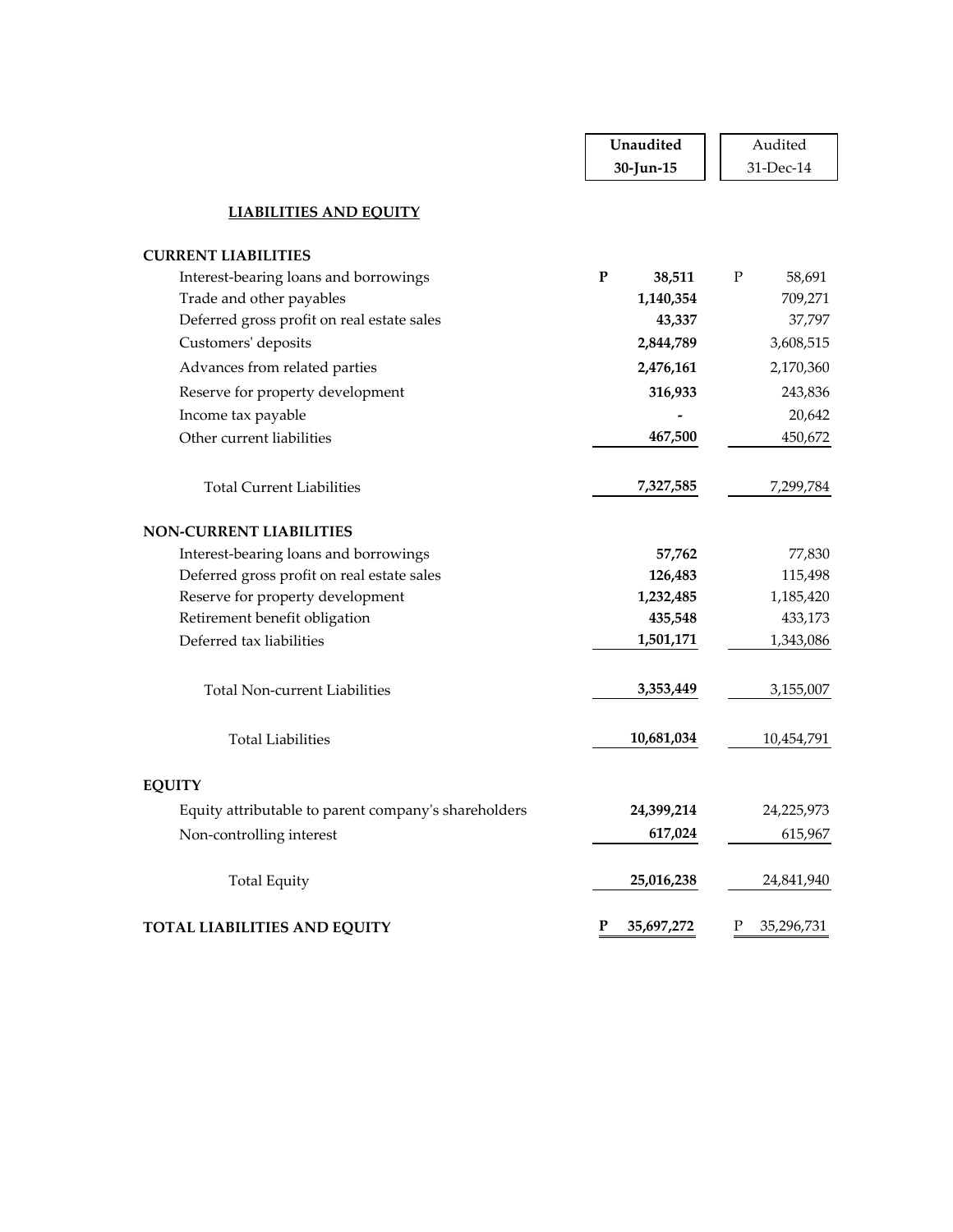#### EMPIRE EAST LAND HOLDINGS, INC. AND SUBSIDIARIES CONSOLIDATED STATEMENTS OF COMPREHENSIVE INCOME (In thousand pesos, except earnings per share)

|                                                    | Unaudited       |                        | Unaudited           |                      |  |  |
|----------------------------------------------------|-----------------|------------------------|---------------------|----------------------|--|--|
|                                                    | April to June   | Jan to June            | April to June       | Jan to June          |  |  |
|                                                    | 2015            | 2015                   | 2014                | 2014                 |  |  |
|                                                    |                 |                        |                     |                      |  |  |
| <b>REVENUES</b>                                    |                 |                        |                     |                      |  |  |
| Real estate sales                                  | P<br>990,185    | P<br>2,050,189         | P<br>238,876        | P<br>909,431         |  |  |
| Realized gross profit on prior years' sales        | 17,679          | 41,408                 | 11,988              | 37,070               |  |  |
| Finance income                                     | 64,628          | 141,166                | 81,033              | 148,805              |  |  |
| Equity in net (loss) earnings of associates        | (2, 494)        | 3,782)<br>$\sqrt{ }$   | 119                 | 3,369                |  |  |
| Commissions and other income                       | 122,048         | 293,875                | 161,929             | 260,257              |  |  |
|                                                    |                 |                        |                     |                      |  |  |
|                                                    | 1,192,046       | 2,522,856              | 493,945             | 1,358,932            |  |  |
| <b>COSTS &amp; EXPENSES</b>                        |                 |                        |                     |                      |  |  |
| Cost of real estate sales                          | 592,584         | 1,423,964              | 146,516             | 593,796              |  |  |
| Deferred gross profit on current year's sales      | 55,244          | 57,934                 | 9,453               | 37,507               |  |  |
| <b>Finance costs</b>                               | 40,826          | 77,466                 | 30,998              | 57,896               |  |  |
| Operating expenses                                 | 311,693         | 575,839                | 266,535             | 520,446              |  |  |
| Tax expense                                        | 59,803          | 117,645                | 14,603              | 49,215               |  |  |
|                                                    |                 |                        |                     |                      |  |  |
|                                                    | 1,060,150       | 2,252,848              | 468,105             | 1,258,860            |  |  |
| <b>NET PROFIT</b>                                  | 131,896         | 270,008                | 25,840              | 100,072              |  |  |
| Net profit attributable to:                        |                 |                        |                     |                      |  |  |
| Parent company's shareholders                      | P<br>132,707    | P<br>268,951           | ${\bf P}$<br>25,187 | P<br>99,143          |  |  |
| Non-controlling interest                           | (811)           | 1,057                  | 653                 | 929                  |  |  |
|                                                    | P<br>131,896    | P<br>270,008           | P<br>25,840         | P<br>100,072         |  |  |
| OTHER COMPREHENSIVE INCOME (LOSS)                  |                 |                        |                     |                      |  |  |
| Fair value gains (losses) on available-for-sale    |                 |                        |                     |                      |  |  |
| financial assets                                   | (540, 480)      | (95, 710)              | 67,560              | 371,580              |  |  |
|                                                    |                 |                        |                     |                      |  |  |
| TOTAL COMPREHENSIVE INCOME (LOSS)                  | P<br>(408, 584) | $\mathbf P$<br>174,298 | ${\bf P}$<br>93,400 | ${\bf P}$<br>471,652 |  |  |
|                                                    |                 |                        |                     |                      |  |  |
| Total comprehensive income (loss) attributable to: |                 |                        |                     |                      |  |  |
|                                                    |                 |                        |                     |                      |  |  |
| Parent company's shareholders                      | (407, 889)<br>P | P<br>173,241           | 92,747<br>P         | 470,723<br>P         |  |  |
| Non-controlling interest                           | (695)           | 1,057                  | 653                 | 929                  |  |  |
|                                                    | P<br>(408, 584) | P<br>174,298           | P<br>93,400         | P<br>471,652         |  |  |
|                                                    |                 |                        |                     |                      |  |  |
| <b>Earnings Per Share</b>                          |                 |                        |                     |                      |  |  |
| <b>Basic</b>                                       |                 | ${\bf P}$<br>0.0183    |                     | ${\bf P}$<br>0.0068  |  |  |
|                                                    |                 |                        |                     |                      |  |  |
| Diluted                                            |                 | ${\bf P}$<br>0.0183    |                     | ${\bf P}$<br>0.0068  |  |  |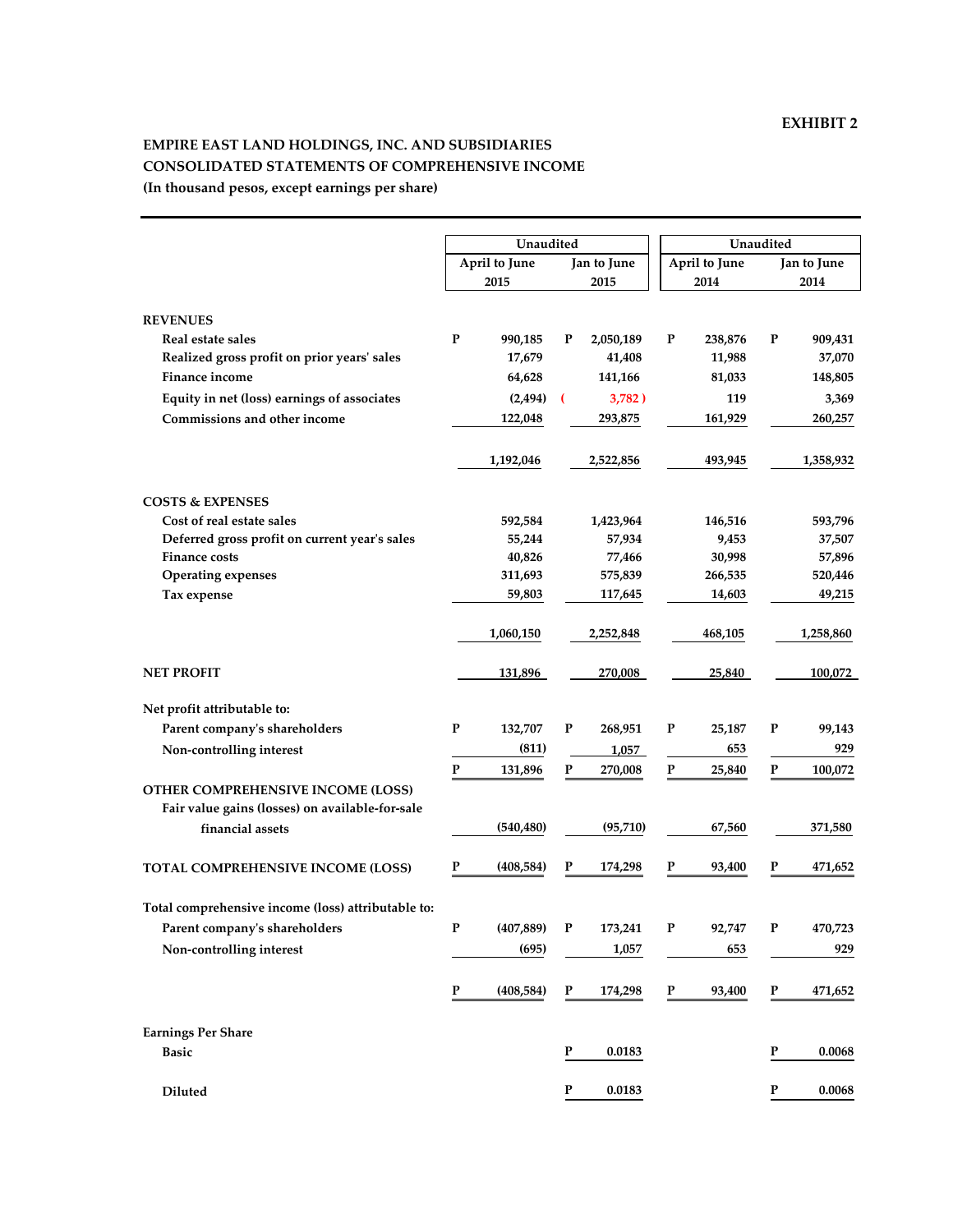# EMPIRE EAST LAND HOLDINGS, INC. AND SUBSIDIARIES COMPARATIVE STATEMENTS OF CHANGES IN EQUITY

|                                             |             | (In Thousands) |             |            |  |
|---------------------------------------------|-------------|----------------|-------------|------------|--|
|                                             | Unaudited   |                | Unaudited   |            |  |
|                                             | 30-Jun-2015 |                | 30-Jun-2014 |            |  |
| <b>CAPITAL STOCK</b>                        | ${\bf P}$   | 14,803,455     | ${\bf P}$   | 14,803,455 |  |
| <b>ADDITIONAL PAID-IN CAPITAL</b>           |             | 4,307,888      |             | 4,307,888  |  |
| <b>TREASURY SHARES</b>                      |             | (102, 107)     |             | (102, 107) |  |
| <b>REVALUATION RESERVES</b>                 |             |                |             |            |  |
| Balance at beginning of year                | 1,548,098   |                | 1,980,516   |            |  |
| Net unrealized fair value gains (losses) on |             |                |             |            |  |
| available-for-sale financial assets         | (95, 710)   |                | 371,580     |            |  |
| Balance at end of period                    |             | 1,452,388      |             | 2,352,096  |  |
| <b>RETAINED EARNINGS</b>                    |             | 3,937,590      |             | 3,285,937  |  |
| <b>MINORITY INTEREST</b>                    |             | 617,024        |             | 614,337    |  |
| <b>TOTAL EQUITY</b>                         | P           | 25,016,238     | Ρ           | 25,261,606 |  |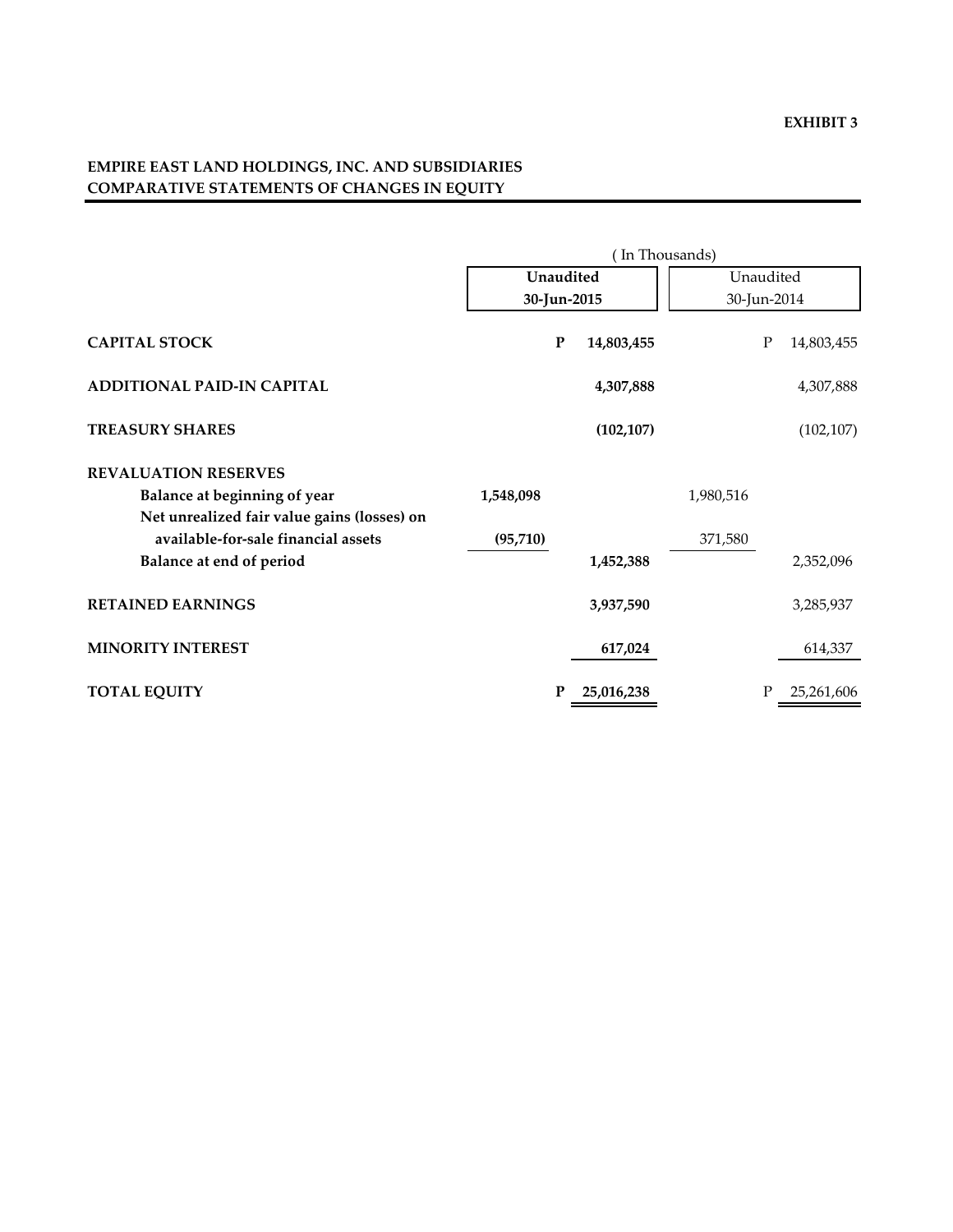# EXHIBIT 4

# EMPIRE EAST LAND HOLDINGS, INC. AND SUBSIDIARIES CONSOLIDATED STATEMENTS OF CASH FLOWS (In thousand pesos)

|                                                                  |           | Unaudited<br>30-Jun-15 | Unaudited<br>30-Jun-14 |             |  |
|------------------------------------------------------------------|-----------|------------------------|------------------------|-------------|--|
| <b>CASH FLOWS FROM OPERATING ACTIVITIES</b>                      |           |                        |                        |             |  |
| Income before tax                                                | ${\bf P}$ | 387,653                | $\mathbf P$            | 149,287     |  |
| Adjustments for:                                                 |           |                        |                        |             |  |
| Depreciation and amortization                                    |           | 17,006                 |                        | 18,978      |  |
| Finance costs                                                    |           | 77,466                 |                        | 57,896      |  |
| Finance income                                                   |           | (141, 166)             |                        | (148, 805)  |  |
| Equity in net loss (earnings) of associates                      |           | 3,782                  |                        | (3,369)     |  |
| Operating income before working capital changes                  |           | 344,741                |                        | 73,987      |  |
| Net Changes in Operating Assets and Liabilities                  |           |                        |                        |             |  |
| Increase in current and non-current assets                       |           | (404, 325)             |                        | (1,423,253) |  |
| Increase (Decrease) in current and other non-current liabilities |           | (67, 044)              |                        | 1,291,571   |  |
| Increase in reserve for property development                     |           | 120,162                |                        | 45,661      |  |
| Cash used in operations                                          |           | (6, 466)               |                        | (12,034)    |  |
| Interest received                                                |           | 75,245                 |                        | 89,187      |  |
| Cash paid for income taxes                                       |           | (21, 652)              |                        | (16, 732)   |  |
| Net Cash From Operating Activities                               |           | 47,127                 |                        | 60,421      |  |
| <b>CASH FLOWS USED IN INVESTING ACTIVITIES</b>                   |           | (1,545)                |                        | (7, 113)    |  |
| CASH FLOWS USED IN FINANCING ACTIVITIES                          |           | (45, 457)              |                        | (49, 381)   |  |
| NET INCREASE IN CASH AND                                         |           |                        |                        |             |  |
| <b>CASH EQUIVALENTS</b>                                          |           | 125                    |                        | 3,927       |  |
| <b>CASH AND CASH EQUIVALENTS</b>                                 |           |                        |                        |             |  |
| <b>AT BEGINNING OF PERIOD</b>                                    |           | 821,514                |                        | 504,471     |  |
| <b>CASH AND CASH EQUIVALENTS</b>                                 |           |                        |                        |             |  |
| <b>AT END OF PERIOD</b>                                          | P         | 821,639                | P                      | 508,398     |  |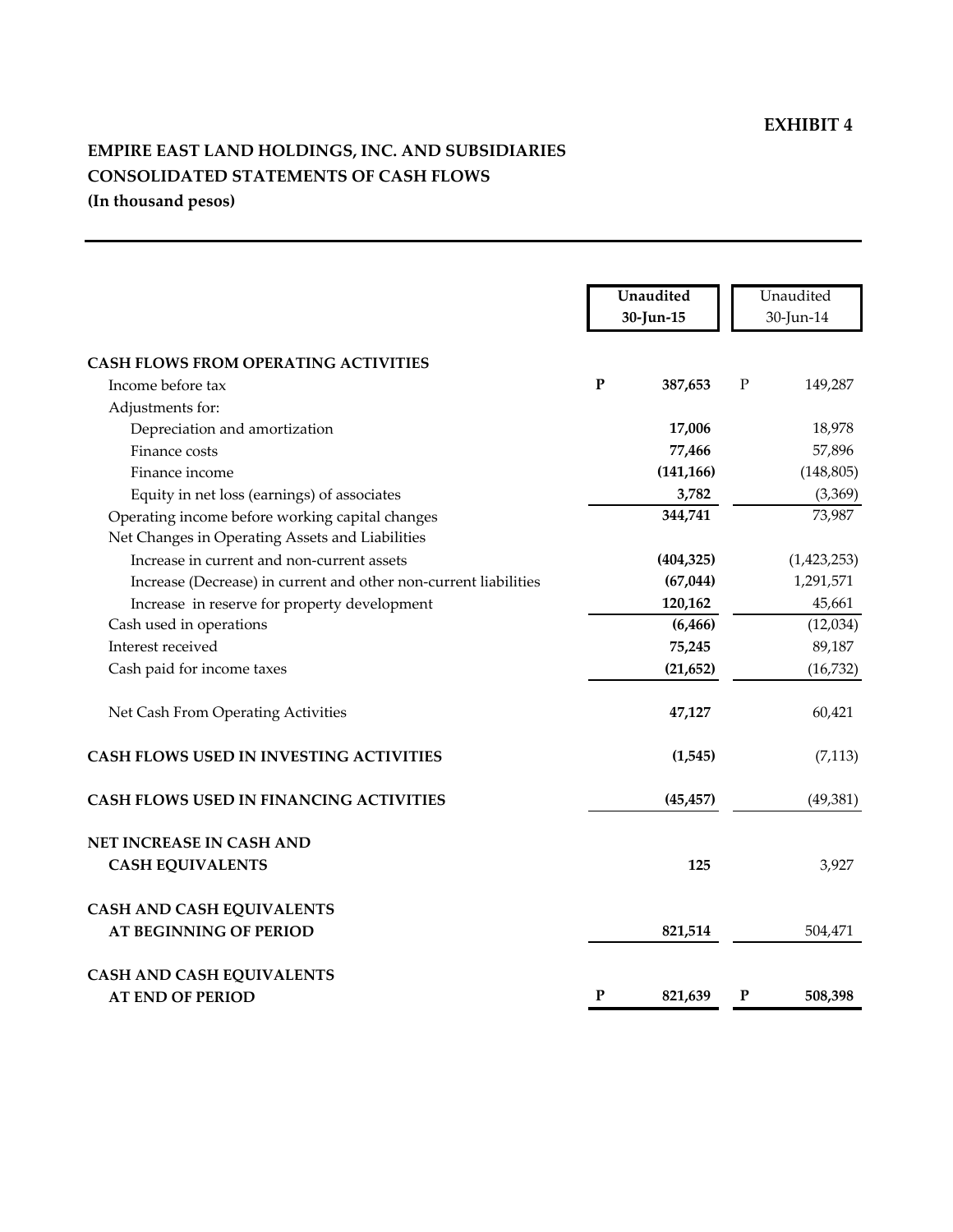#### EXHIBIT 5

#### EMPIRE EAST LAND HOLDINGS, INC. AND SUBSIDIARIES (A Subsidiary of Megaworld Corporation) NOTES TO INTERIM FINANCIAL STATEMENTS FOR THE 6 MONTHS ENDED JUNE 30, 2015, AND 2014 (UNAUDITED) (Amounts in Philippine Pesos)

#### 1. CORPORATE INFORMATION

Empire East Land Holdings, Inc. (the Company) was incorporated and registered with the Philippine Securities and Exchange Commission (SEC) on July 15, 1994. The Company is presently engaged in the development and marketing of mid-cost housing projects in the form of condominium communities, subdivision lots and house and lot packages, and commercial units to a limited extent. The Company also leases out commercial and industrial properties.

 The shares of common stock of the Company are listed at the Philippine Stock Exchange (PSE).

|                                                    | Explanatory  |                  | Percentage of Ownership |
|----------------------------------------------------|--------------|------------------|-------------------------|
| Subsidiaries/Associates                            | <b>Notes</b> | <b>Iune 2015</b> | 2014                    |
| Subsidiaries:                                      |              |                  |                         |
| Eastwood Property Holdings, Inc. (EPHI)            | (a)          | 100%             | 100%                    |
| Valle Verde Properties, Inc. (VVPI)                | (b)          | 100%             | 100%                    |
| Sherman Oak Holdings, Inc. (SOHI)                  | (c)          | 100%             | 100%                    |
| Empire East Communities, Inc. (EECI)               | (d)          | 100%             | 100%                    |
| Laguna BelAir Science School, Inc. (LBASSI)        | (e)          | 73%              | 73%                     |
| Sonoma Premier Land, Inc. (SPLI)                   | (f)          | 60%              | 60%                     |
| Associates:                                        |              |                  |                         |
| Gilmore Property Marketing Associate, Inc. (GPMAI) | (g)          | 47%              | 47%                     |

The Company holds ownership interests in the following entities:

Explanatory Notes:

- (a) Subsidiary incorporated in 1996 and serves as the marketing arm of the Company for the latter's projects, as well as those of other related parties.
- (b) Subsidiary incorporated in 2006; additional shares were acquired in November 2008 through assignment of shares from a third party.

(c) Subsidiary incorporated in 2007; shares acquired through assignment of shares from Yorkshire Holdings Inc., a related party, in January 2008.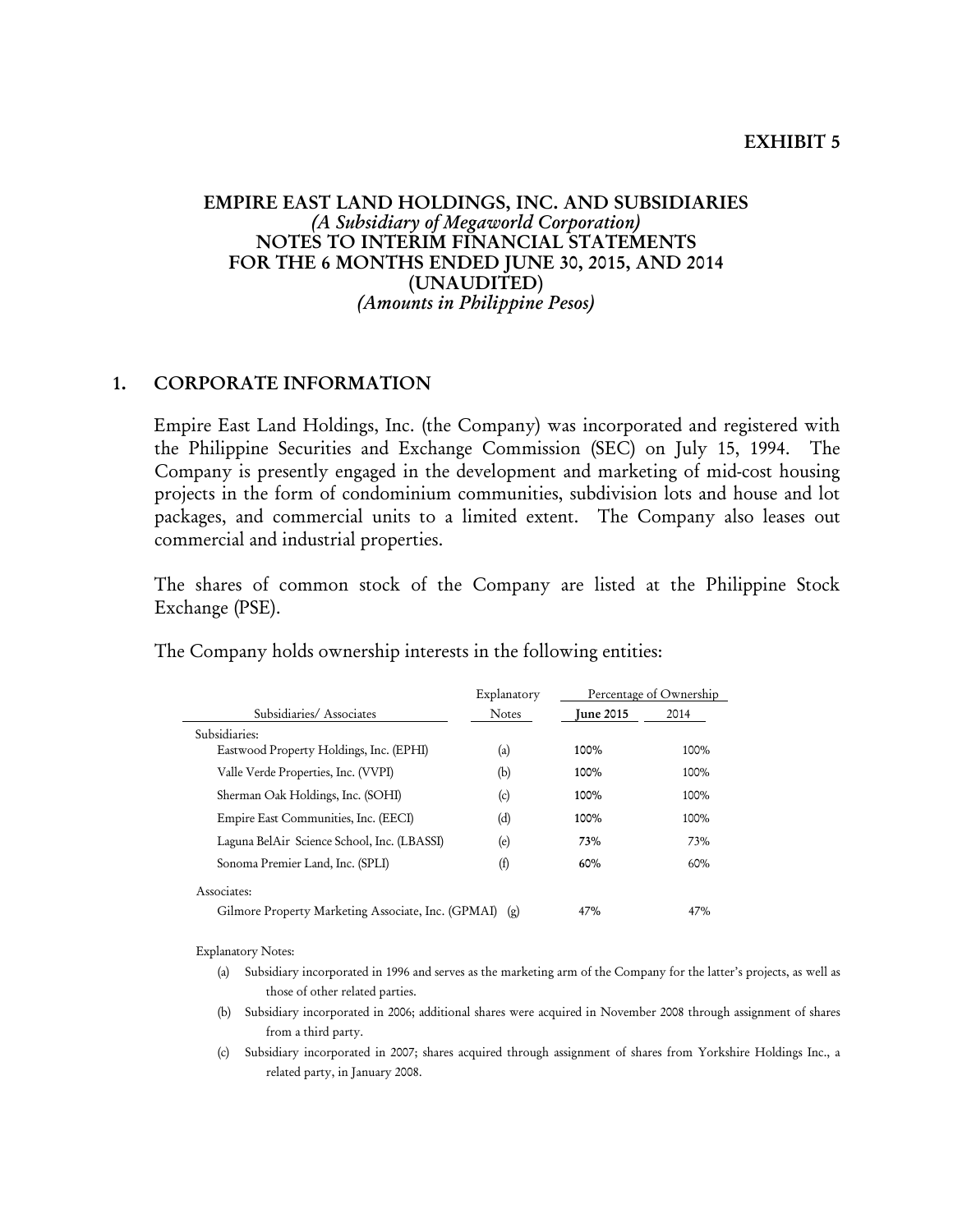- (d) Subsidiary incorporated in 2008 to primarily engage in the purchase, development, sale and lease of real properties but is currently engaged in the marketing of real estate properties.
- (e) Subsidiary incorporated in 1996 to primarily engage in operating a school for primary and secondary education.
- (f) Subsidiary incorporated in 2007 as a holding entity to primarily engage in the development and marketing of all kinds of real estate. Additional shares were acquired from First Centro, Inc. in March and June 2008.
- (g) Entity incorporated in 1996. In 2012, the entity was deconsolidated and treated as an associate of the Company.

The registered office, which is also the place of operation of the Company's subsidiaries and affiliates, are located at 21<sup>st</sup> Floor, The World Centre Building, 330 Sen. Gil Puyat Avenue, Makati City except EPHI and LBASSI. The registered office, which is also the place of operarations of EPHI and LBASSI are summarized below.

- (a) EPHI 28<sup>th</sup> Floor, The World Centre Building, 330 Sen. Gil Puyat Avenue, Makati City
- (b) LBASSI Brgy. Don Jose, Sta. Rosa, Laguna

On December 26, 2012, GPMAI issued additional 5,000,000 shares of stock at P1 par value which were purchased by a third party. As a result, the percentage of ownership of the Company over GPMAI was reduced from 52% to 47%. In addition, the Company is no longer part of the Board of Directors (BOD) of GPMAI, thereby losing its control over the financial and operating policies of GPMAI. Starting that date, GPMAI is treated as an associate of the Company.

In prior years, the Company increased its ownership interest in VVPI and LBASSI resulting to 100% and 73% ownership control over the respective subsidiaries. This resulted to the recognition of goodwill which amounted to P78.3 million as of December 31, 2014 and 2013, and shown as part of Other non-current assets account in the consolidated statements of financial position.

The Company is a subsidiary of Megaworld Corporation (Megaworld). Megaworld is engaged in the development of large scale mixed-use planned communities or townships that integrate residential, commercial, leisure and entertainment components. The parent company is presently engaged in property-related activities, such as, project design, construction and property management. Megaworld is 67.25% owned by Alliance Global Group, Inc. (AGI), the Company's ultimate parent company. AGI is a holding company with diversified investments in food and beverage, real estate, tourismentertainment and gaming and quick service restaurant businesses. The shares of common stock of both Megaworld and AGI are listed at the PSE.

The Company's registered office is located at the 21<sup>st</sup> Floor, The World Centre Building, 330 Sen. Gil Puyat Avenue, Makati City. Megaworld's registered office is at the  $28<sup>th</sup>$  Floor of the same building. On the other hand, AGI's registered office is located at the 7<sup>th</sup> Floor 1880 Eastwood Avenue, Eastwood City CyberPark, 188 E. Rodriquez Jr. Avenue, Bagumbayan, Quezon City. These entities' registered offices are also their respective principal places of business.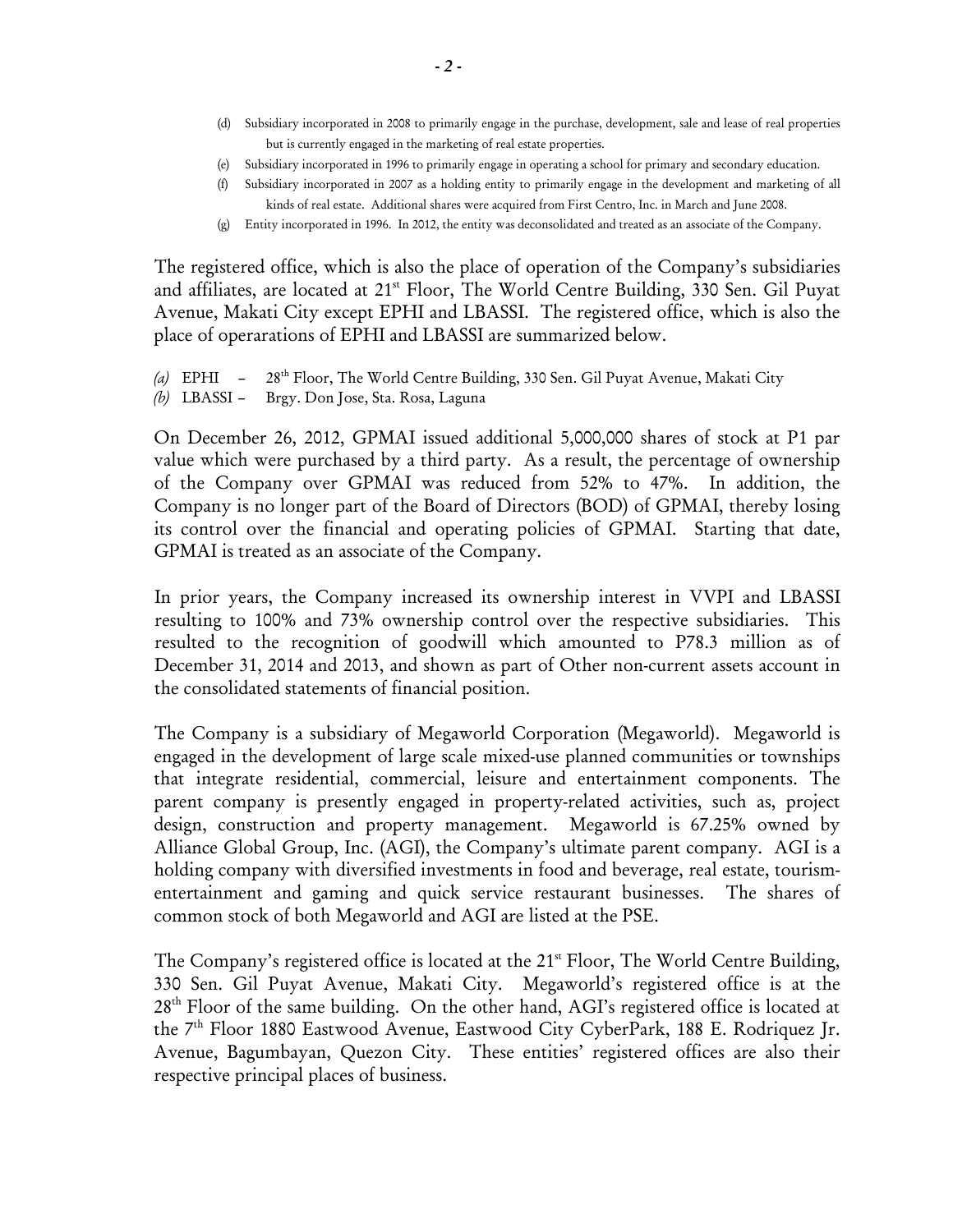# 2. SUMMARY OF SIGNIFICANT ACCOUNTING POLICIES

The significant accounting policies that have been used in the preparation of these consolidated financial statements are summarized below and in the succeeding pages. The policies have been consistently applied to all the years presented, unless otherwise stated.

# 2.1 Basis of Preparation of Consolidated Financial Statements

(a) Statement of Compliance with Philippine Financial Reporting Standards

The consolidated financial statements of the Group have been prepared in accordance with Philippine Financial Reporting Standards (PFRS). PFRS are adopted by the Financial Reporting Standards Council (FRSC) from the pronouncements issued by the International Accounting Standards Board and approved by the Philippine Board of Accountancy (BOA).

The consolidated financial statements have been prepared using the measurement bases specified by PFRS for each type of asset, liability, income and expense. The measurement bases are more fully described in the accounting policies that follow.

# (b) Presentation of Financial Statements

The consolidated financial statements are presented in accordance with Philippine Accounting Standard (PAS) 1, Presentation of Financial Statements. The Group presents all items of income and expenses in a single statement of comprehensive income.

# (c) Functional and Presentation Currency

These consolidated financial statements are presented in Philippine pesos, the functional and presentation currency of the Group, and all values represent absolute amounts except when otherwise indicated.

Items included in the consolidated financial statements of the Group are measured using the Company's functional currency. Functional currency is the currency of the primary economic environment in which the Company operates.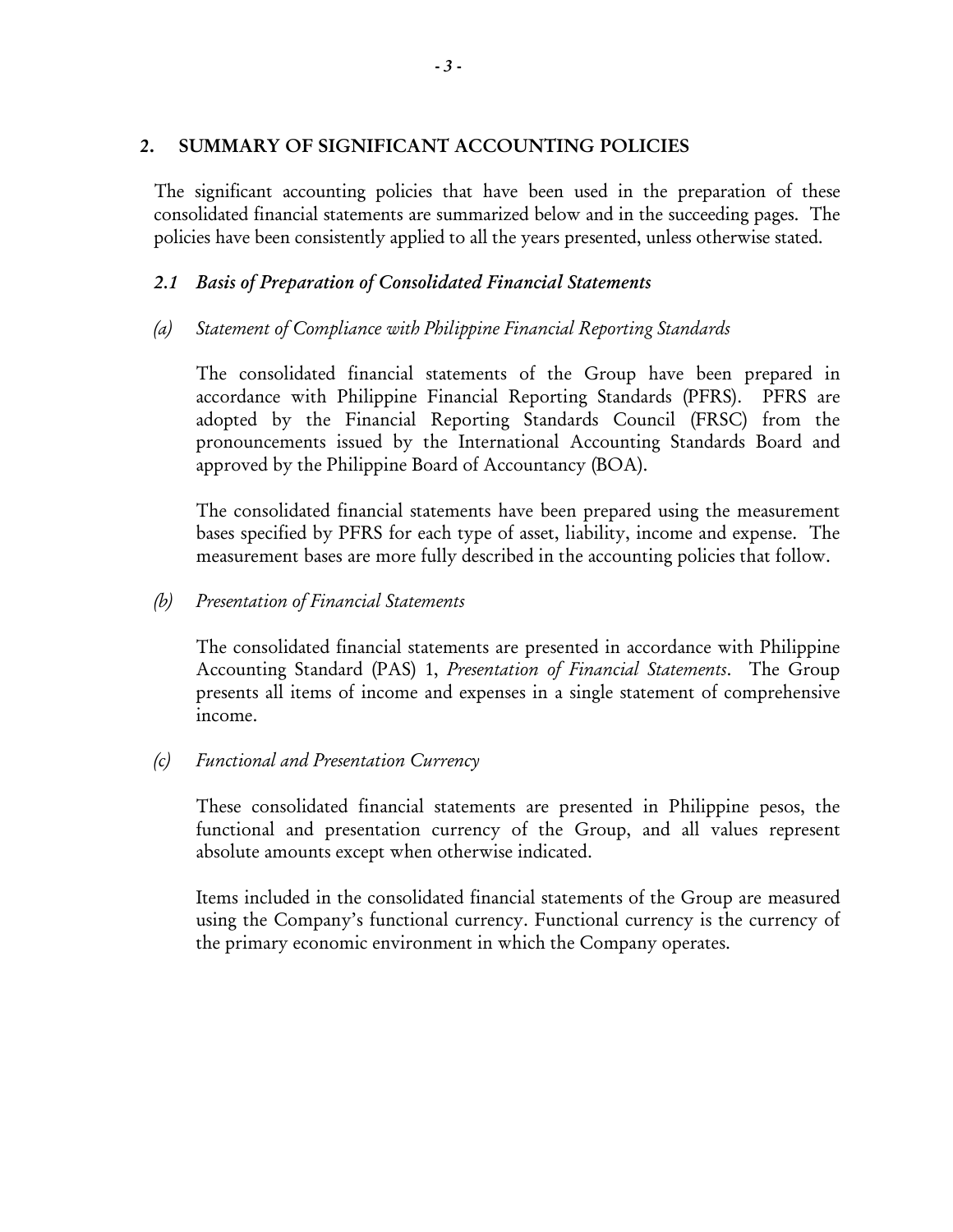#### 2.2 Adoption of New and Amended PFRS

#### (a) Effective in 2015 that are Relevant to the Company

There are new PFRS, amendments and annual improvements to existing standards effective for annual periods subsequent to 2014 which are adopted by the FRSC, subject to the approval of the BOA. Management will adopt the following relevant pronouncements in accordance with their transitional provisions, and, unless otherwise stated, none of these are expected to have significant impact on the Group's consolidated financial statements:

- (i) PAS 19 (Amendment), Employee Benefits: Defined Benefit Plans Employee Contributions (effective from July 1, 2014). The amendment clarifies that if the amount of the contributions from employees or third parties is dependent on the number of years of service, an entity shall attribute the contributions to periods of service using the same attribution method (i.e., either using the plan's contribution formula or on a straight-line basis) for the gross benefit.
- (ii) PAS 1 (Amendment), Presentation of Financial Statements Disclosure Initiative (effective from January 1, 2016). The amendment encourages entities to apply professional judgment in presenting and disclosing information in the financial statements. Accordingly, it clarifies that materiality applies to the whole financial statements and an entity shall not reduce the understandability of the financial statements by obscuring material information with immaterial information or by aggregating material items that have different natures or functions. Moreover, the amendment clarifies that an entity's share of other comprehensive income of associates and joint ventures accounted for using equity method should be presented based on whether or not such other comprehensive income item will subsequently be reclassified to profit or loss. It further clarifies that in determining the order of presenting the notes and disclosures, an entity shall consider the understandability and comparability of the financial statements.
- (iii) PAS 16 (Amendment), *Property*, *Plant and Equipment*, and PAS 38 (Amendment), Intangible Assets – Clarification of Acceptable Methods of Depreciation and Amortization (effective from January 1, 2016). The amendment in PAS 16 clarifies that a depreciation method that is based on revenue that is generated by an activity that includes the use of an asset is not appropriate for property, plant and equipment. In addition, amendment to PAS 38 introduces a rebuttable presumption that an amortization method that is based on the revenue generated by an activity that includes the use of an intangible asset is not appropriate, which can only be overcome in limited circumstances where the intangible asset is expressed as a measure of revenue, or when it can be demonstrated that revenue and the consumption of the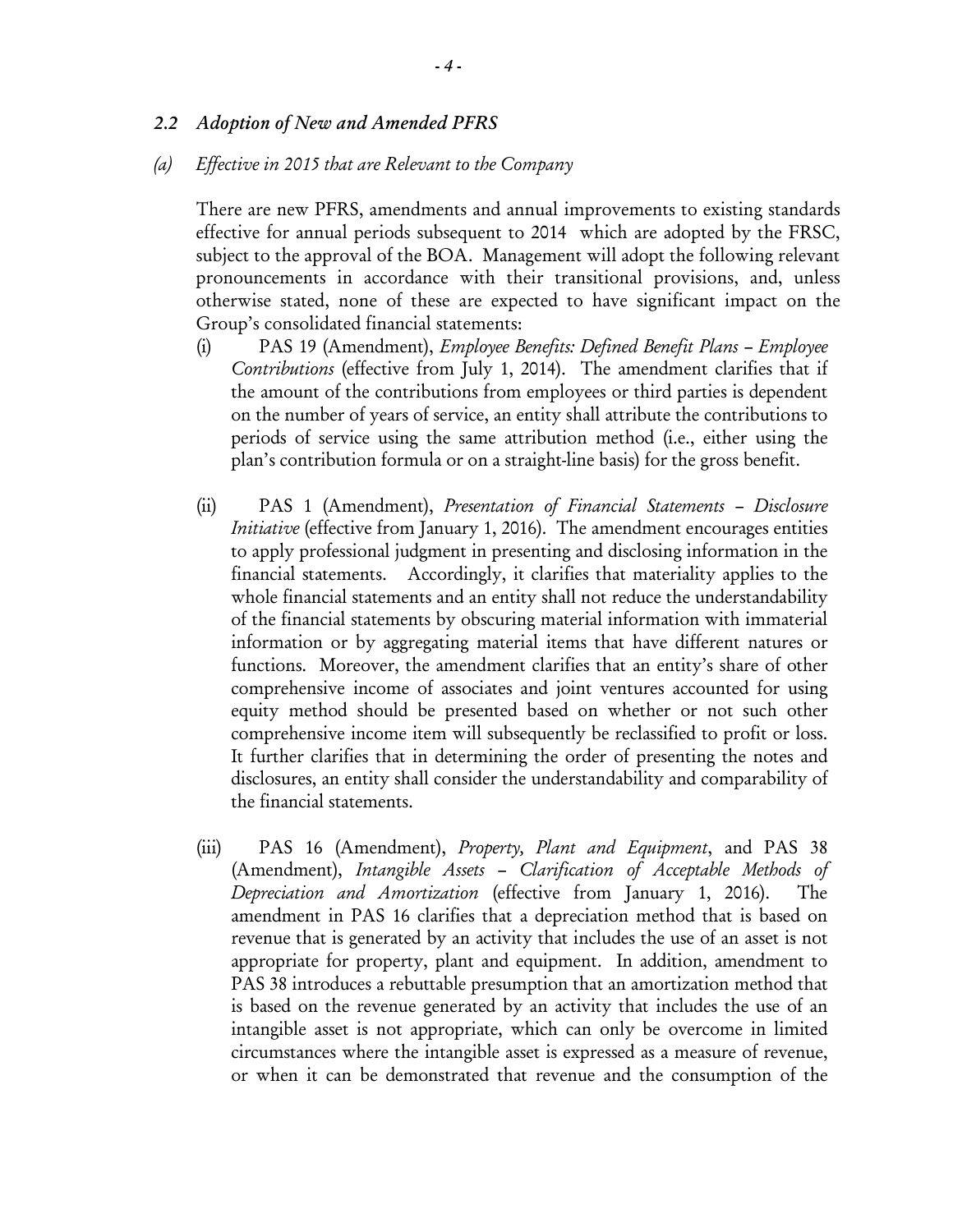economic benefits of an intangible asset are highly correlated. The amendment also provides guidance that the expected future reductions in the selling price of an item that was produced using the asset could indicate an expectation of technological or commercial obsolescence of an asset, which may reflect a reduction of the future economic benefits embodied in the asset.

- (iv) PAS 27 (Amendment), Separate Financial Statements Equity Method in Separate Financial Statements (effective from January 1, 2016). This amendment introduces a third option which permits an entity to account for its investments in subsidiaries, joint ventures and associates under the equity method in its separate financial statements in addition to the current options of accounting those investments at cost or in accordance with PAS 39 or PFRS 9. As of the end of the reporting period, the Group has no plan to change the accounting policy for its investments in its subsidiaries and associate.
- (v) PAS 28 (Amendment), Investments in Associates and Joint Ventures Investment Entities – Applying the Consolidation Exception (effective from January 1, 2016). This amendment addresses the concerns that have arisen in the context of applying the consolidation exception for investment entities. This amendment permits a non-investment entity investor, when applying the equity method of accounting for an associate or joint venture that is an investment entity, to retain the fair value measurement applied by that investment entity associate or joint venture to its interests in subsidiaries.
- (vi) PFRS 10 (Amendment), Consolidated Financial Statements and PAS 28 (Amendment), Investments in Associates and Joint Ventures – Sale or Contribution of Assets between an Investor and its Associates or Joint Venture (effective from January 1, 2016). The amendment to PFRS 10 requires full recognition in the investor's financial statements of gains or losses arising on the sale or contribution of assets that constitute a business as defined in PFRS 3, Business Combinations, between an investor and its associate or joint venture. Accordingly, the partial recognition of gains or losses (i.e., to the extent of the unrelated investor's interests in an associate or joint venture) only applies to those sale of contribution of assets that do not constitute a business. Corresponding amendment has been made to PAS 28 to reflect these changes. In addition, PAS 28 has been amended to clarify that when determining whether assets that are sold or contributed constitute a business, an entity shall consider whether the sale or contribution of those assets is part of multiple arrangements that should be accounted for as a single transaction.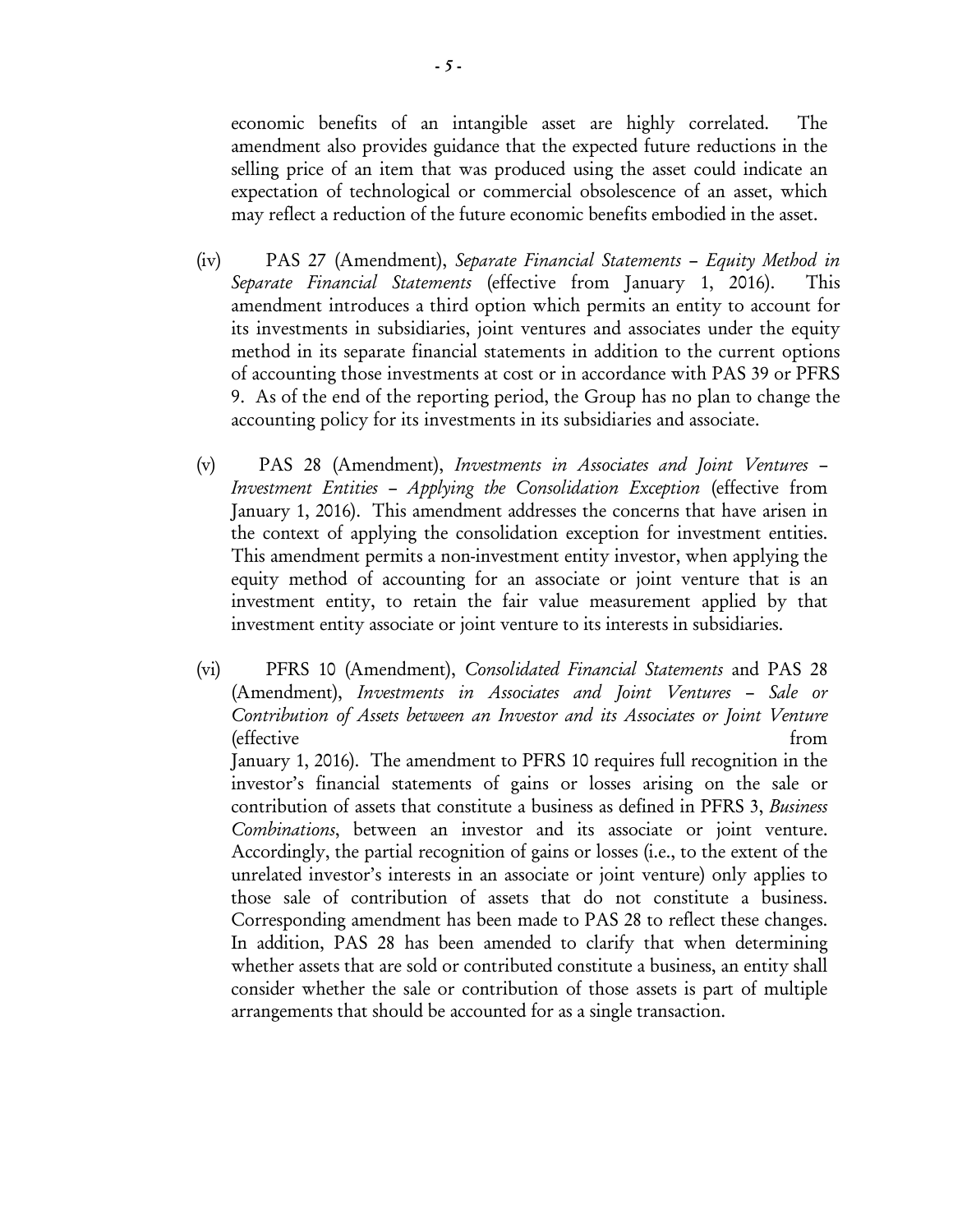- (vii) IFRS 15, Revenue from Contract with Customers (effective from January 1, 2017). This standard will replace PAS 18, Revenue, and PAS 11, Construction Contracts, the related Interpretations on revenue recognition: IFRIC 13, Customer Loyalty Programmes, IFRIC 15, Agreement for the Construction of Real Estate, IFRIC 18, Transfers of Assets from Customers, and Standing Interpretations Committee 31, Revenue – Barter Transactions Involving Advertising Services, Services, effective January 1, 2017. This new standard establishes a comprehensive framework for determining when to recognize revenue and how much revenue to recognize. The core principle in the said framework is for an entity to recognize revenue to depict the transfer of promised goods or services to the customer in an amount that reflects the consideration to which the entity expects to be entitled in exchange for those goods or services. This standard has not yet been adopted in the Philippines; however, management is currently assessing the impact of this standard on the Group's consolidated financial statements in preparation for the adoption of this standard in the Philippines.
- (viii) PFRS 9 (2014), Financial Instruments (effective from January 1, 2018). This new standard on financial instruments will eventually replace PAS 39 and PFRS 9 (2009, 2010 and 2013 versions). This standard contains, among others, the following:
	- three principal classification categories for financial assets based on the business model on how an entity is managing its financial instruments;
	- an expected loss model in determining impairment of all financial assets that are not measured at fair value through profit or loss (FVTPL), which generally depends on whether there has been a significant increase in credit risk since initial recognition of a financial asset; and,
	- a new model on hedge accounting that provides significant improvements principally by aligning hedge accounting more closely with the risk management activities undertaken by entities when hedging their financial and non-financial risk exposures.

The Group does not expect to implement and adopt PFRS 9 (2014) until its effective date. In addition, management is currently assessing the impact of PFRS 9 (2014) on the consolidated financial statements of the Group and it will conduct a comprehensive study of the potential impact of this standard prior to its mandatory adoption date to assess the impact of all changes.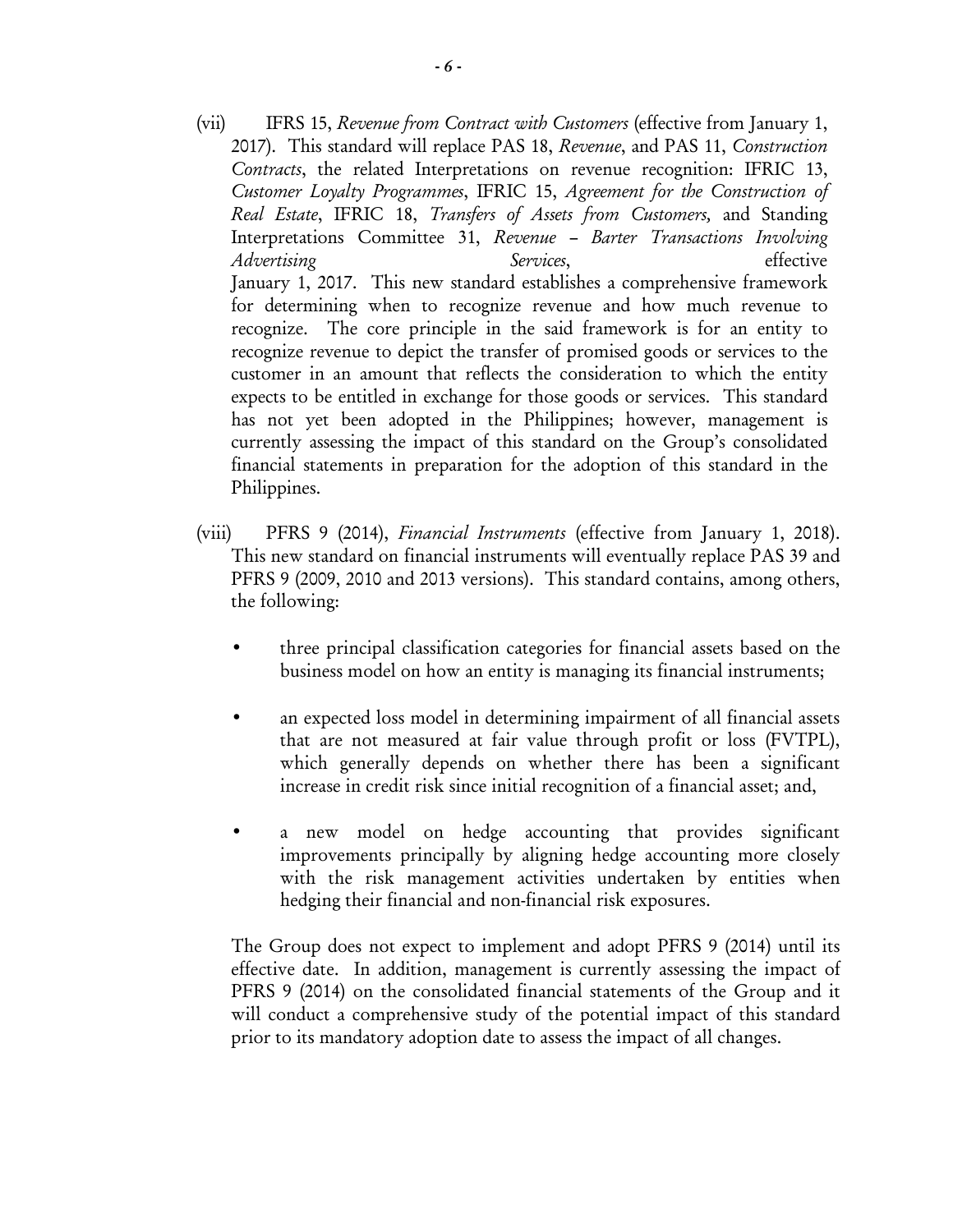(ix) Annual Improvements to PFRS. Annual improvements to PFRS (2010-2012 Cycle) and PFRS (2011-2013 Cycle) effective for annual periods beginning on or after July 1, 2014, and to PFRS (2012-2014 Cycle) effective for annual periods beginning on or after January 1, 2016, made minor amendments to a number of PFRS. Among those improvements, the following amendments are relevant to the Group but management does not expect those to have material impact on the Group's consolidated financial statements:

# Annual Improvements to PFRS (2010-2012 Cycle)

- (a) PAS 16 (Amendment), Property, Plant and Equipment and PAS 38 (Amendment), Intangible Assets. The amendments clarify that when an item of property, plant and equipment, and intangible assets is revalued, the gross carrying amount is adjusted in a manner that is consistent with a revaluation of the carrying amount of the asset.
- (b) PAS 24 (Amendment), Related Party Disclosures. The amendment clarifies that an entity providing key management services to a reporting entity is deemed to be a related party of the latter. It also clarifies that the information required to be disclosed in the financial statements are the amounts incurred by the reporting entity for key management personnel services that are provided by a separate management entity and not the amounts of compensation paid or payable by the management entity to its employees or directors.
- (c) PFRS 3 (Amendment), Business Combinations. This amendment clarifies that an obligation to pay contingent consideration which meets the definition of a financial instrument is classified as a financial liability or as equity in accordance with PAS 32, Financial Instruments – Presentation. It also clarifies that all non-equity contingent consideration should be measured at fair value at the end of each reporting period, with changes in fair value recognized in profit or loss.
- (d) PFRS 8 (Amendment), Operating Segments. This amendment requires disclosure of the judgments made by management in applying the aggregation criteria to operating segments. This includes a description of the segments which have been aggregated and the economic indicators which have been assessed in determining that the aggregated segments share similar economic characteristics. It further clarifies the requirement to disclose for the reconciliations of segment assets to the entity's assets if that amount is regularly provided to the chief operating decision maker.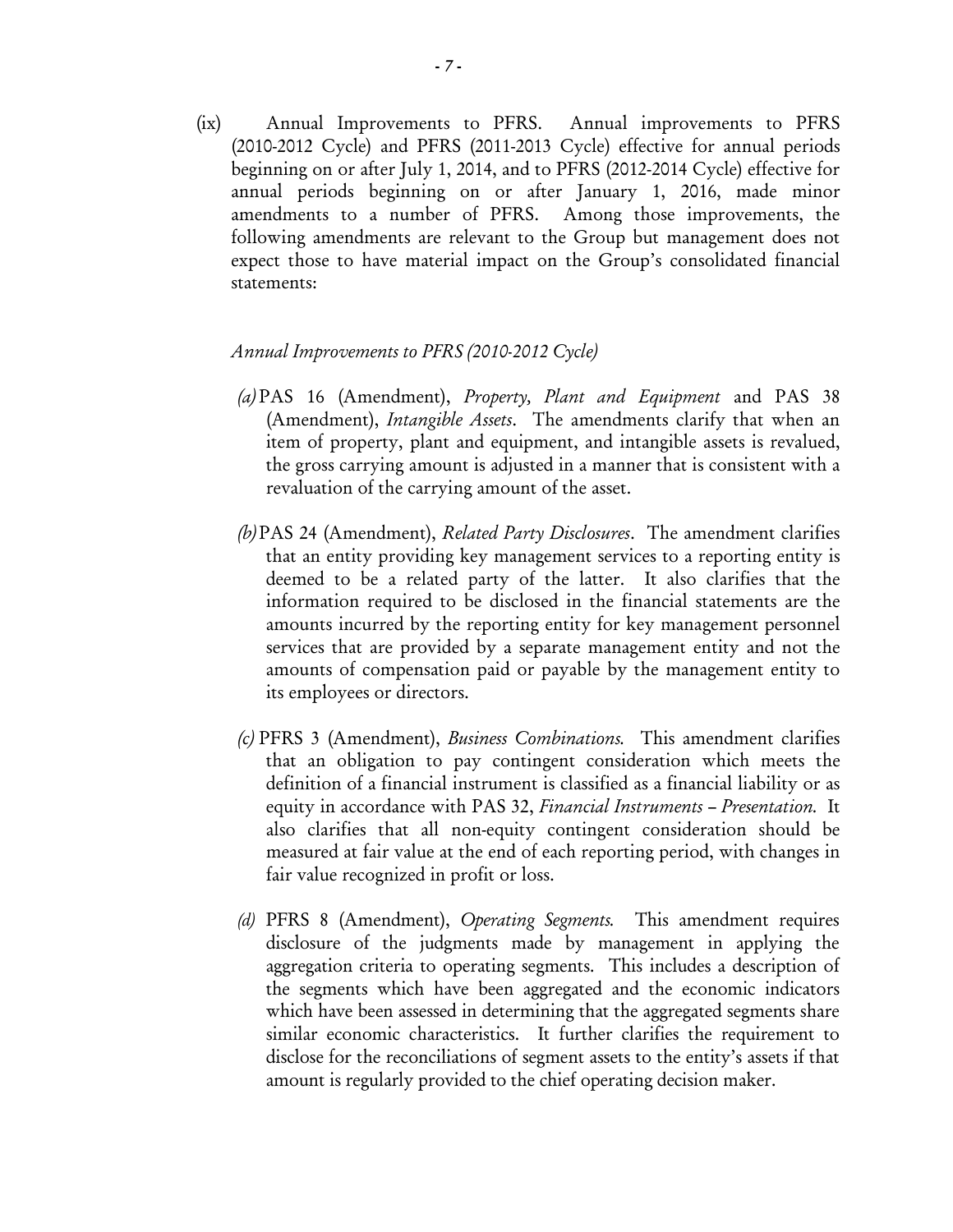(e) PFRS 13 (Amendment), Fair Value Measurement. The amendment in the basis of conclusion of PFRS 13 clarifies that issuing PFRS 13 and amending certain provisions of PFRS 9 and PAS 39 related to discounting of financial instruments did not remove the ability to measure short-term receivables and payables with no stated interest rate on an undiscounted basis, when the effect of not discounting is immaterial.

#### Annual Improvements to PFRS (2011-2013 Cycle)

- (a) PFRS 3 (Amendment), *Business Combinations*. It clarifies that PFRS 3 does not apply to the accounting for the formation of any joint arrangement under PFRS 11, Joint Arrangement, in the financial statements of the joint arrangement itself.
- (b) PFRS 13 (Amendment), Fair Value Measurement. The amendment clarifies that the scope of the exception for measuring the fair value of a group of financial assets and financial liabilities on a net basis (the portfolio exception) applies to all contracts within the scope of and accounted for in accordance with PAS 39 or PFRS 9, regardless of whether they meet the definition of financial assets or financial liabilities as defined in PAS 32.
- (c) PAS 40 (Amendment), Investment Property. The amendment clarifies the interrelationship of PFRS 3 and PAS 40 in determining the classification of property as an investment property or owneroccupied property, and explicitly requires an entity to use judgment in determining whether the acquisition of an investment property is an acquisition of an asset or a group of asset in accordance with PAS 40, or a business combination in accordance with PFRS 3.

#### Annual Improvements to PFRS (2012-2014 Cycle)

(a) PFRS 7 (Amendment), Financial Instruments – Disclosures. The amendment provides additional guidance to help entities identify the circumstances under which a contract to "service" financial assets is considered to be a continuing involvement in those assets for the purposes of applying the disclosure requirements of PFRS 7. Such circumstances commonly arise when, for example, the servicing is dependent on the amount or timing of cash flows collected from the transferred asset or when a fixed fee is not paid in full due to nonperformance of that asset.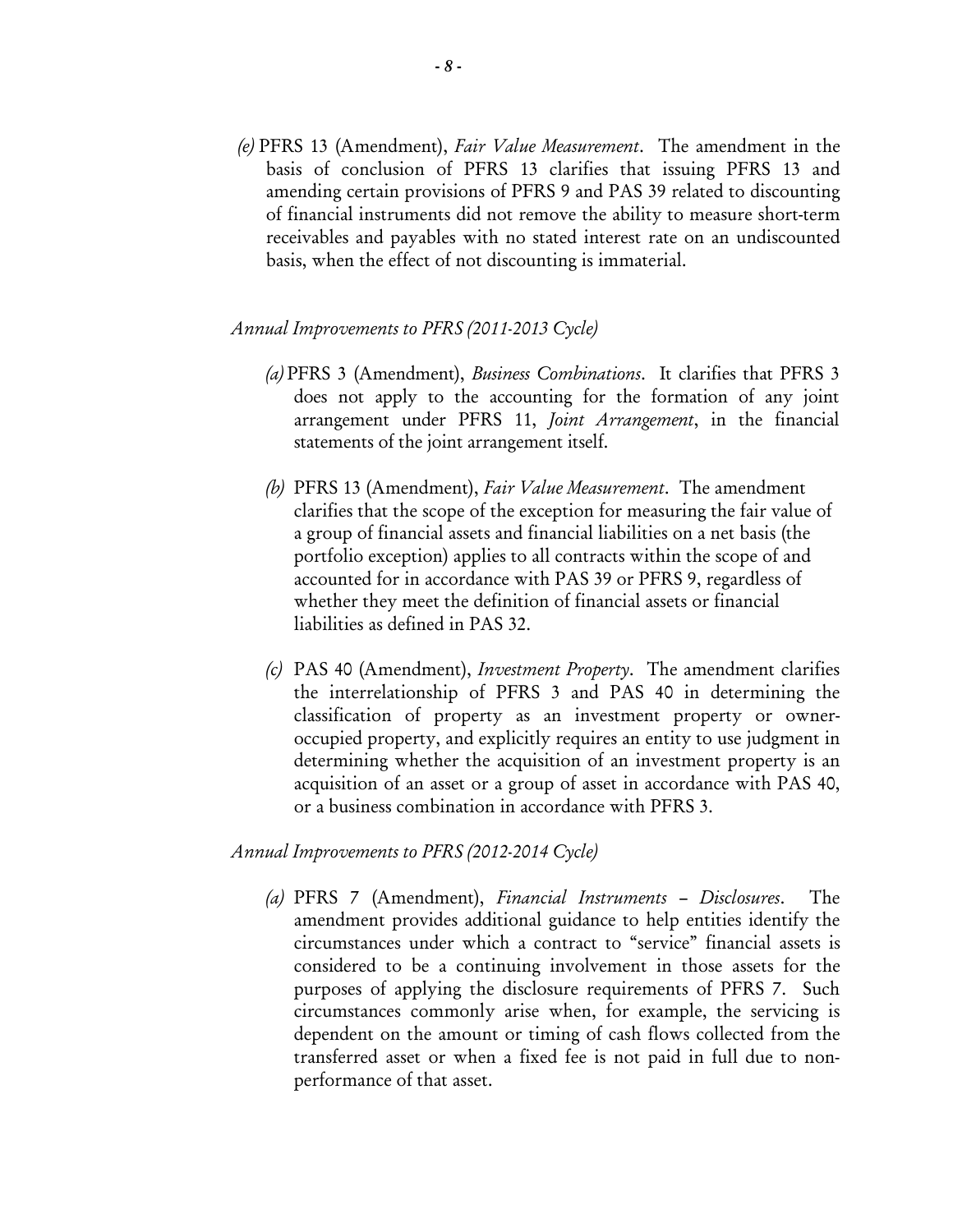(b) PAS 19 (Amendment), *Employee Benefits*. The amendment clarifies that the currency and term of the high quality corporate bonds which were used to determine the discount rate for post-employment benefit obligations shall be made consistent with the currency and estimated term of the post-employment benefit obligations.

# 3. SIGNIFICANT ACCOUNTING JUDGMENTS AND ESTIMATES

The preparation of the Group's consolidated financial statements in accordance with PFRS require management to make judgments and estimates that affect amounts reported in the consolidated financial statements and related notes. Judgments and estimates are continually evaluated and are based on historical experience and other factors, including expectations of future events that are believed to be reasonable under the circumstances. Actual results may ultimately vary from these estimates.

# 3.1 Critical Judgments in Applying Accounting Policies

In the process of applying the Group's accounting policies, management has made the following judgments, apart from those involving estimation, which have the most significant effect on the amounts recognized in the consolidated financial statements:

(a) Distinguishing Investment Property, Owner-managed Properties and Land Held for Future Development

The Group determines whether a property qualifies as investment property. In making its judgment, the Group considers whether the property generates cash flows largely independent of the other assets held by an entity. Owner-occupied properties generate cash flows that are attributable not only to the property but also to other assets used in the production or supply process while land held for future development are properties intended solely for future development.

(b) Distinguishing Operating and Finance Leases

The Group has entered into various lease agreements as either a lessor or lessee. Critical judgment was exercised by management to distinguish each lease agreement as either an operating or finance lease by looking at the transfer or retention of significant risk and rewards of ownership of the properties covered by the agreements. Failure to make the right judgment will result in either overstatement or understatement of assets and liabilities.

Based on management's assessment, all of the Group's current lease agreements are classified as operating leases.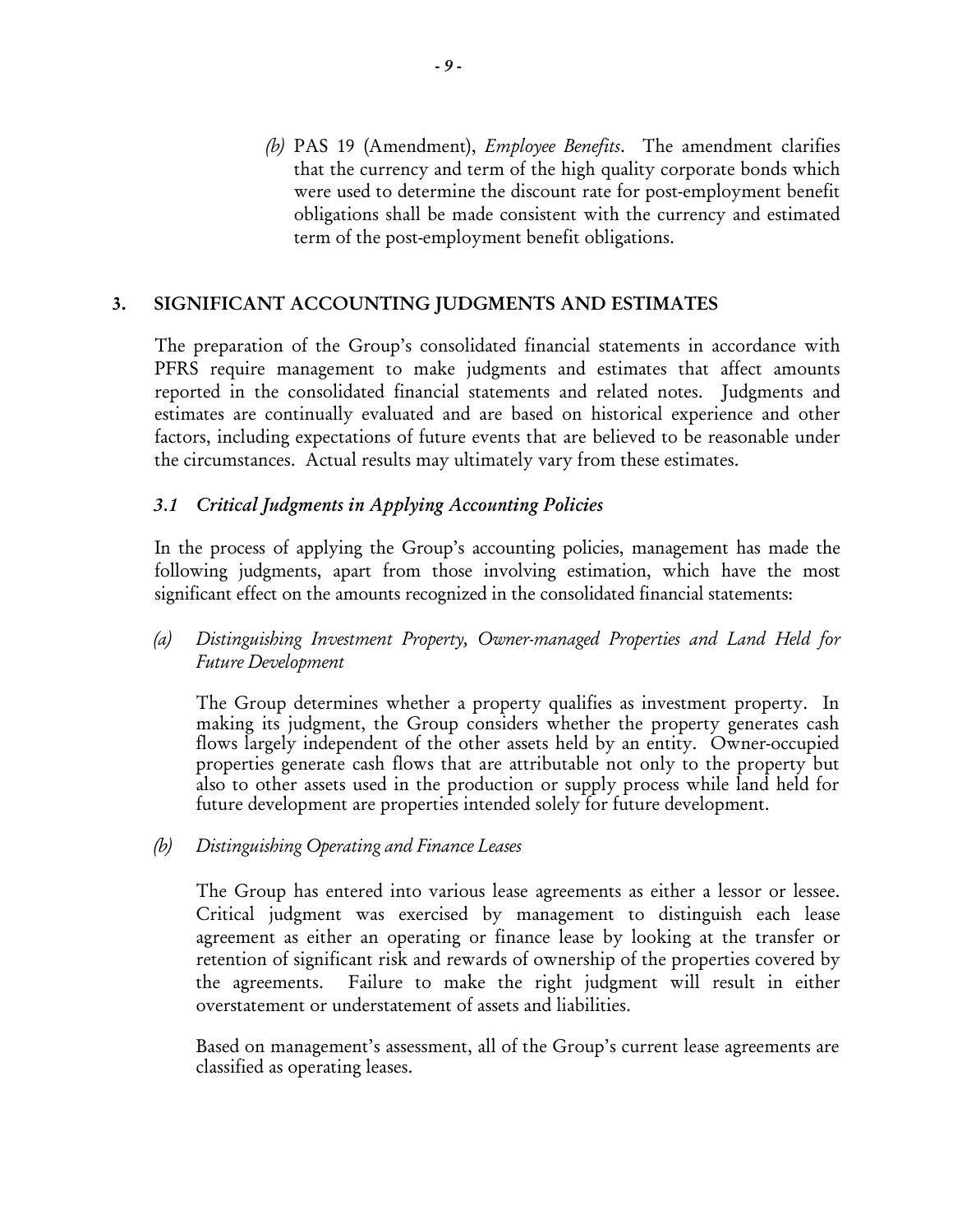(c) Recognition of Provisions and Contingencies

Judgment is exercised by management to distinguish between provisions and contingencies.

#### 3.2 Key Sources of Estimation Uncertainty

The following are the key assumptions concerning the future, and other key sources of estimation uncertainty at the end of the reporting period, that have a significant risk of causing a material adjustment to the carrying amounts of assets and liabilities within the next reporting period:

# (a) Impairment of Trade and Other Receivables

Adequate amount of allowance for impairment is provided for specific and groups of accounts, where objective evidence of impairment exists. The Group evaluates the amount of allowance for impairment based on available facts and circumstances affecting the collectibility of the accounts, including, but not limited to, the length of the Group's relationship with the counterparties, their current credit status, average age of accounts, collection experience and historical loss experience. The methodology and assumptions used in estimating future cash flows are reviewed regularly by the Group to reduce any differences between loss estimates and actual loss experience.

(b) Determining Net Realizable Value of Residential and Condominium Units for Sale, Property Development Costs and Land Held for Future Development

In determining the net realizable value of residential and condominium units for sale, property development costs and land held for future development, management takes into account the most reliable evidence available at the times the estimates are made. The future realization of the carrying amounts of these assets is affected by price changes in the different market segments as well as the trends in the real estate industry. These are considered key sources of estimation and uncertainty and may cause significant adjustments to the Group's Residential and Condominium Units for Sale, Property Development Costs and Land Held for Future Development within the next reporting period.

(c) Estimating Useful Lives of Property and Equipment and Investment Property

The Group estimates the useful lives of property and equipment and investment property based on the period over which the assets are expected to be available for use. The estimated useful lives of property and equipment and investment property are reviewed periodically and are updated if expectations differ from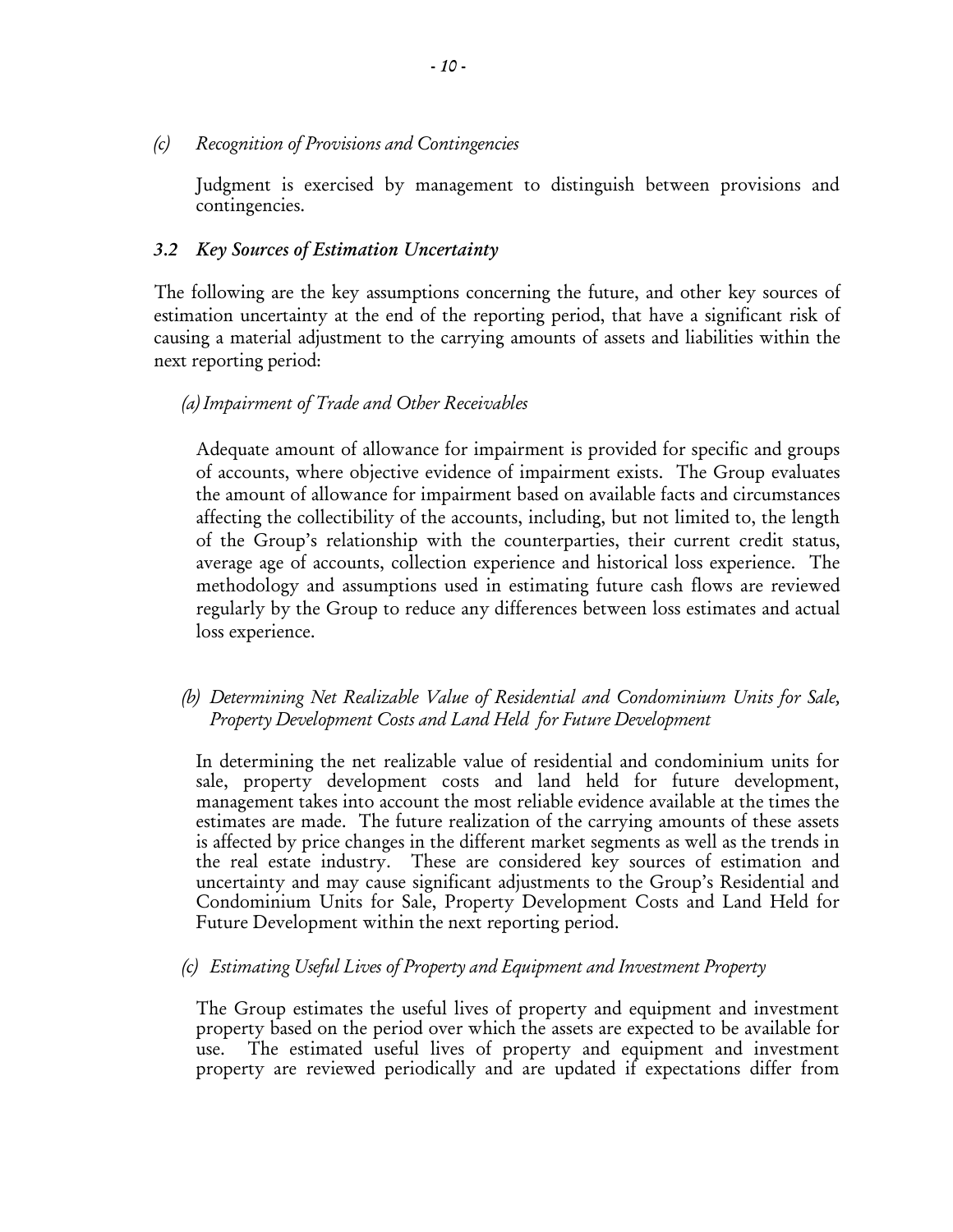previous estimates due to physical wear and tear, technical or commercial obsolescence and legal or other limits on the use of the assets.

# (d) Determining Realizable Amount of Deferred Tax Assets

The Group reviews its deferred tax assets at the end of each reporting period and reduces the carrying amount to the extent that it is no longer probable that sufficient taxable profit will be available to allow all or part of the deferred tax asset to be utilized.

# (e) Impairment of Non-financial Assets

In assessing impairment, the Group estimates the recoverable amount of each asset or a cash-generating unit based on expected future cash flows and uses an interest rate to calculate the present value of those cash flows. Estimation uncertainty relates to assumptions about future operating results and the determination of a suitable discount rate. Though the Group believes that the assumptions used in the estimation of fair values reflected in the financial statements are appropriate and reasonable, significant changes in these assumptions may materially affect the assessment of recoverable values and any resulting impairment loss could have a material adverse effect on the results of operations.

# (f) Valuation of Post-Employment Defined Benefit

The determination of the Group's obligation and cost of post-employment benefit is dependent on the selection of certain assumptions used by actuaries in calculating such amounts. Those assumptions include, among others, discount rates and salary increase rate. A significant change in any of these actuarial assumptions may generally affect the recognized expense, other comprehensive income or losses and the carrying amount of the post-employment benefit obligation in the next reporting period.

# (g) Revenue Recognition Based on Percentage-of-Completion Method

The Group uses the percentage-of-completion method in accounting for its realized gross profit on real estate sales. The use of the percentage-of-completion method requires the Group to estimate the portion completed to date as a proportion of the total budgeted cost of the project.

# (h) Basis for Revenue Recognition Benchmark

The Group recognizes its revenue in full when a certain percentage of the net contract price is received /collected. Management believes that the revenue recognition criterion on percentage of collection is appropriate based on the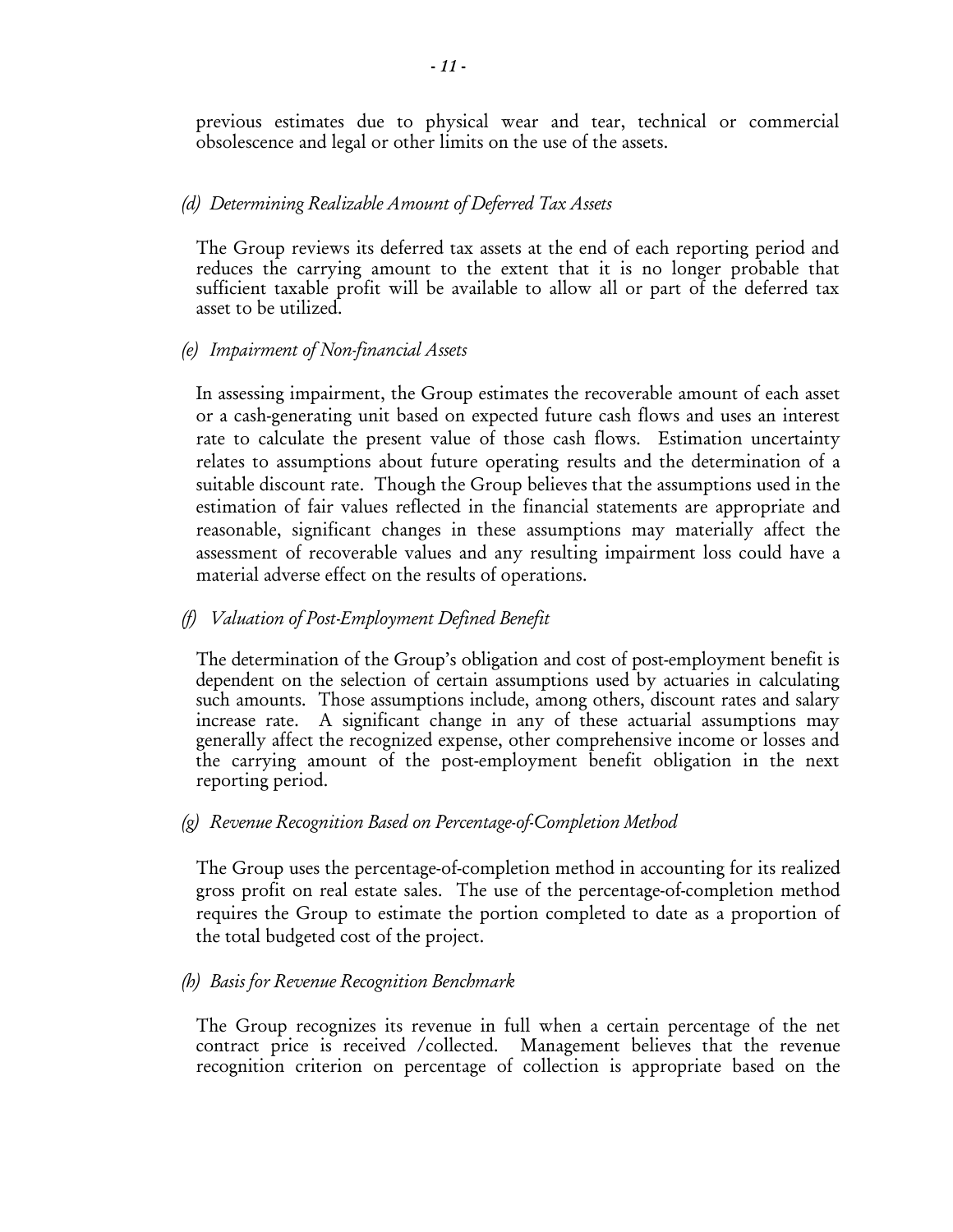Group's collection history of customers and number of back out sales in prior years. A buyer's interest in the property is considered to have vested when a defined percentage of the net contract price has been received from the buyer and the Group ascertained the buyer's commitment to complete the payment of the total contract price.

# (i) Determination of Fair Value of Investment Property

Investment property is measured using the cost model. The consolidated financial statements is determined by the Group using the market comparable approach that reflects the recent transaction prices for similar properties in nearby locations.

The fair values of the properties were derived using the observable recent prices of the reference properties and were adjusted for differences in key attributes such as property size, zoning, and accessibility. The most significant input into this valuation approach is the price per square meter; hence, the higher the price per square meter, the higher the fair value of the properties.

The Group uses assumptions that are mainly based on market conditions existing at the end of each reporting periods. A significant change in these elements may affect prices and the value of the assets.

# 4. SEGMENT REPORTING

# 4.1 Business Segments

The Group's operating businesses are organized and managed separately according to the products and services provided, with each segment representing a strategic business unit that offers different products and serves different markets. The Group is engaged in the development and marketing of mid-cost housing projects in the form of condominium communities, subdivision lots and house and lot packages, and commercial units to a limited extent. It classifies and monitors its projects into high-rise and horizontal. Highrise projects refer to condominiums and other medium scale properties while the horizontal projects refer to house and lot packages and subdivision lots. Both are intended for middle income market.

# 4.2 Segment Assets and Liabilities

Segment assets include all operating assets used by a segment and consist principally of operating receivables, property development cost, residential and condominium units for sale and investment property. Segment liabilities include all operating liabilities incurred by management in each particular segment.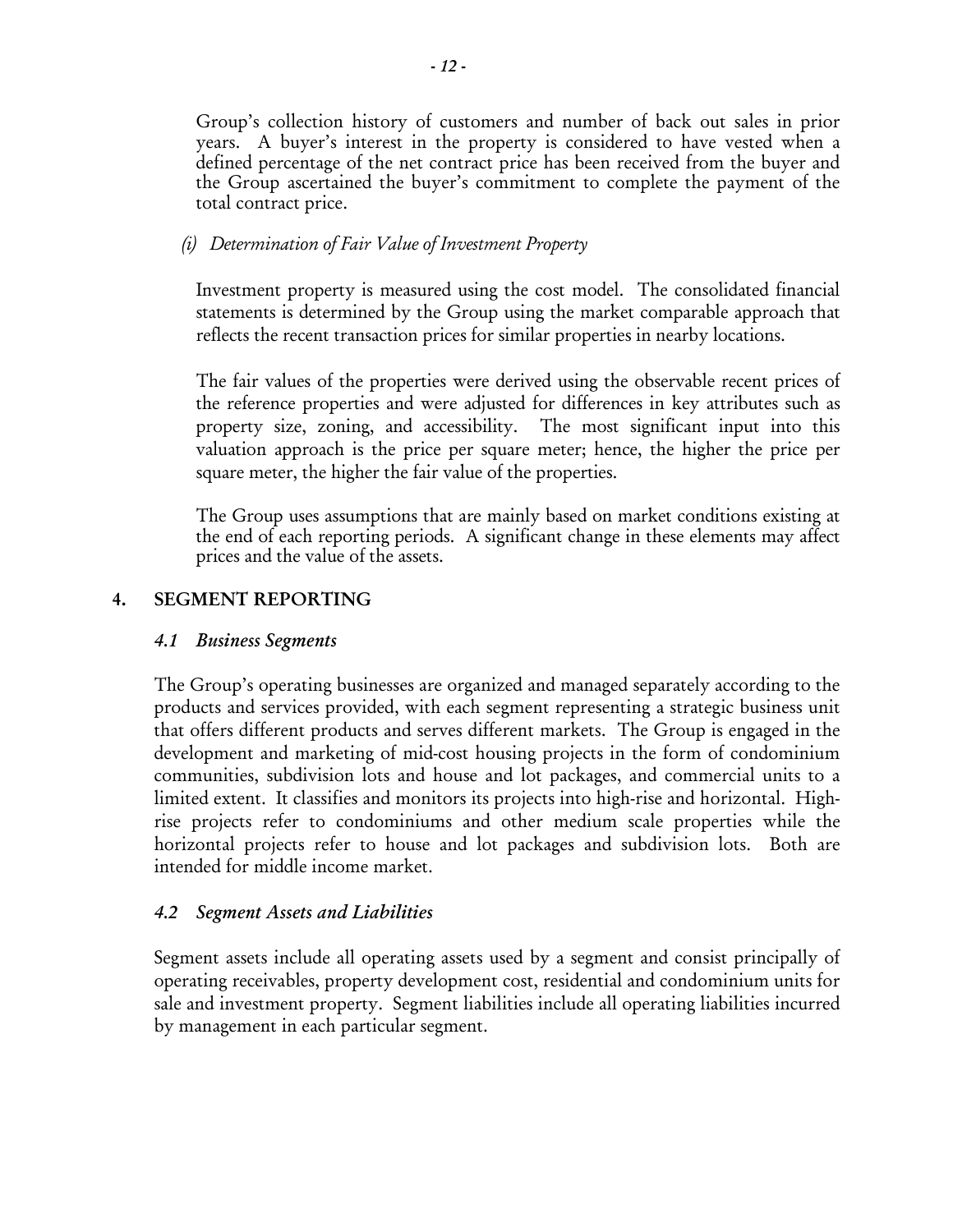# 4.3 Intersegment Transactions

 There are no intersegment transactions. In case of inter-segment sales and transfers, the Group generally accounts for them as if the sales or transfers were made to third parties at current market prices. Intersegment sales and transfers, if any, are eliminated in the preparation of the financial statements.

# 4.4 Analysis of Segment Information

The succeeding pages present the revenue and profit information regarding industry segments for the six months ended June 30, 2015 and 2014 and certain assets and liabilities information regarding industry segments as of June 30, 2015 and December 31, 2014.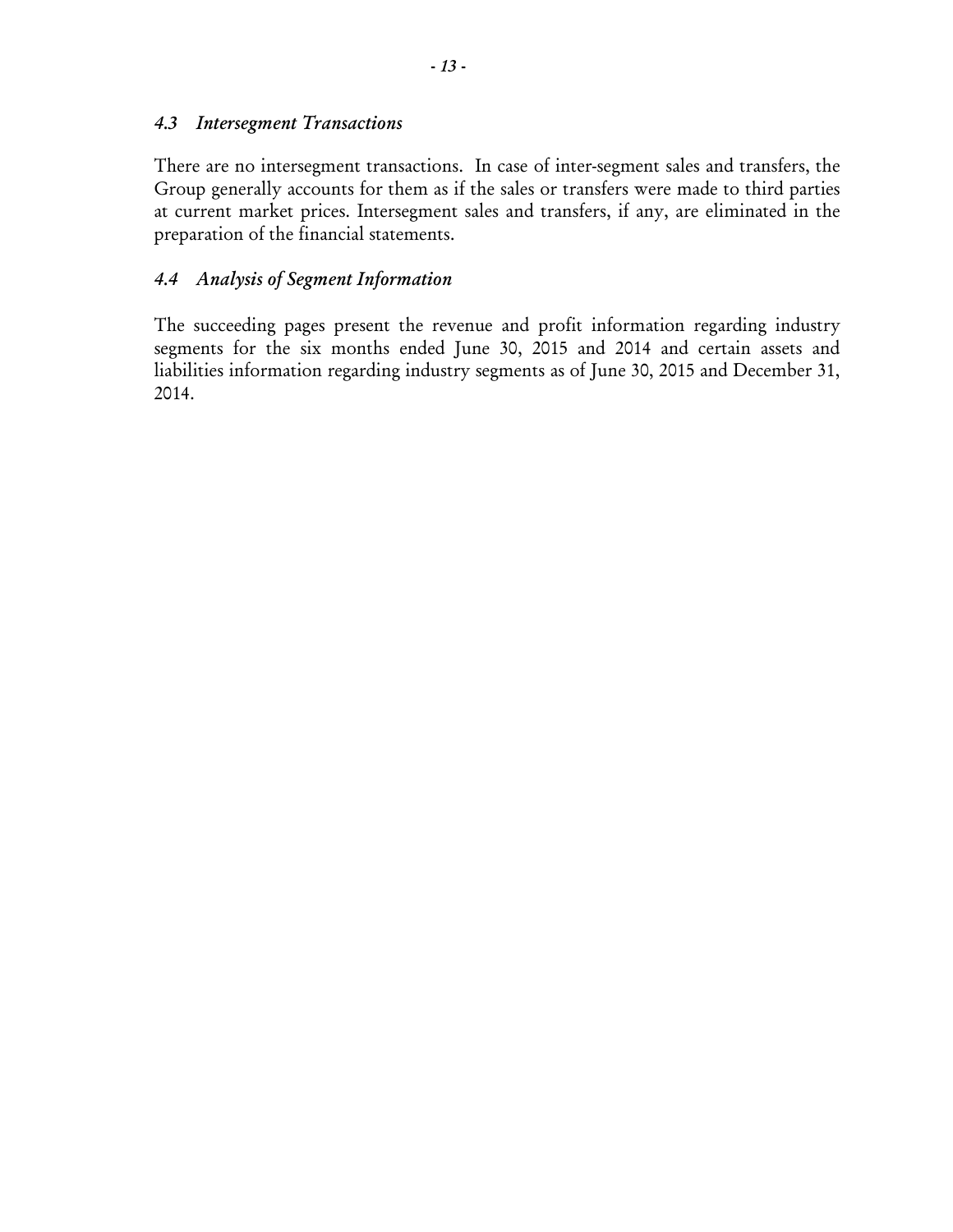|                                                                                  |              | <b>High Rise Projects</b> |             |               | <b>Horizontal Projects</b>     |              |               | Total           |               |               |
|----------------------------------------------------------------------------------|--------------|---------------------------|-------------|---------------|--------------------------------|--------------|---------------|-----------------|---------------|---------------|
|                                                                                  |              | June 30, 2015             |             | June 30, 2014 | June 30, 2015<br>June 30, 2014 |              | June 30, 2015 |                 | June 30, 2014 |               |
| <b>REVENUES</b>                                                                  |              |                           |             |               |                                |              |               |                 |               |               |
| <b>Real Estate Sales</b>                                                         | $\mathbf{P}$ | 783,063,502               | $\mathbf P$ | 805,744,991 P | 1,267,125,351                  | P            | 103,685,941 P | 2,050,188,853 P |               | 909,430,932   |
| Realized gross profit on prior years'<br>sale                                    |              | 41,407,726                |             | 37,069,666    |                                |              |               | 41,407,726      |               | 37,069,666    |
| Finance income                                                                   |              | 65,805,035                |             | 91,458,275    | 9,001,589                      |              | (2,797,103)   | 74,806,624      |               | 88,661,172    |
| Commission & Other Income                                                        |              | 136,929,574               |             | 91,318,083    | 16,523,114                     |              | 29,479,387    | 153,452,688     |               | 120,797,470   |
| <b>Total Revenues</b>                                                            |              | 1,027,205,837             |             | 1,025,591,015 | 1,292,650,054                  |              | 130, 368, 225 | 2,319,855,891   |               | 1,155,959,240 |
| <b>COSTS AND OTHER</b><br><b>OPERATING EXPENSES</b><br>Cost of Real Estate Sales |              | 496,330,516               |             | 545,049,149   | 927,633,328                    |              | 48,746,772    | 1,423,963,844   |               | 593,795,921   |
| Deferred gross profit on current<br>years' sale                                  |              | 57,755,432                |             | 32,789,524    | 178,218                        |              | 4,717,516     | 57,933,650      |               | 37,507,040    |
| Operating expenses                                                               |              | 230,579,025               |             | 186,757,906   | 34,562,396                     |              | 45,580,431    | 265, 141, 421   |               | 232, 338, 337 |
| Cost and other operating expenses<br>excluding depreciation and                  |              |                           |             |               |                                |              |               |                 |               |               |
| amortization                                                                     |              | 784,664,973               |             | 764,596,579   | 962, 373, 942                  |              | 99,044,719    | 1,747,038,915   |               | 863, 641, 298 |
| Depreciation and amortization                                                    |              | 1,692,739                 |             | 1,663,172     | 7,009,245<br>6,984,916         |              | 8,701,984     |                 | 8,648,088     |               |
|                                                                                  |              | 786, 357, 712             |             | 766,259,751   | 969, 383, 187                  |              | 106,029,635   | 1,755,740,899   |               | 872,289,386   |
| <b>SEGMENT OPERATING</b>                                                         |              |                           |             |               |                                |              |               |                 |               |               |
| <b>PROFIT (LOSS)</b>                                                             |              | 240,848,125               | P           | 259,331,264 P | 323,266,867                    | $\mathbb{P}$ | 24,338,590 P  | 564,114,992 P   |               | 283,669,854   |

|                        |                      | <b>High Rise Projects</b> |               | <b>Horizontal Projects</b> |                      | Total          |  |
|------------------------|----------------------|---------------------------|---------------|----------------------------|----------------------|----------------|--|
|                        | <b>Iune 30, 2015</b> | Dec. 31, 2014             | June 30, 2015 | Dec. 31, 2014              | <b>June 30, 2015</b> | Dec. 31, 2014  |  |
| <b>SEGMENT ASSETS</b>  |                      |                           |               |                            |                      |                |  |
| <b>AND LIABILITIES</b> |                      |                           |               |                            |                      |                |  |
| Segment Assets         | 16,790,920,820       | 16,657,976,354            | 5,710,815,858 | 6,611,226,516              | 22,501,736,678       | 23,269,202,870 |  |
| Segment Liabilities    | 1,533,511,987        | 1,397,195,150             | 185,726,035   | 185, 355, 199              | 1,719,238,022        | 1,582,550,349  |  |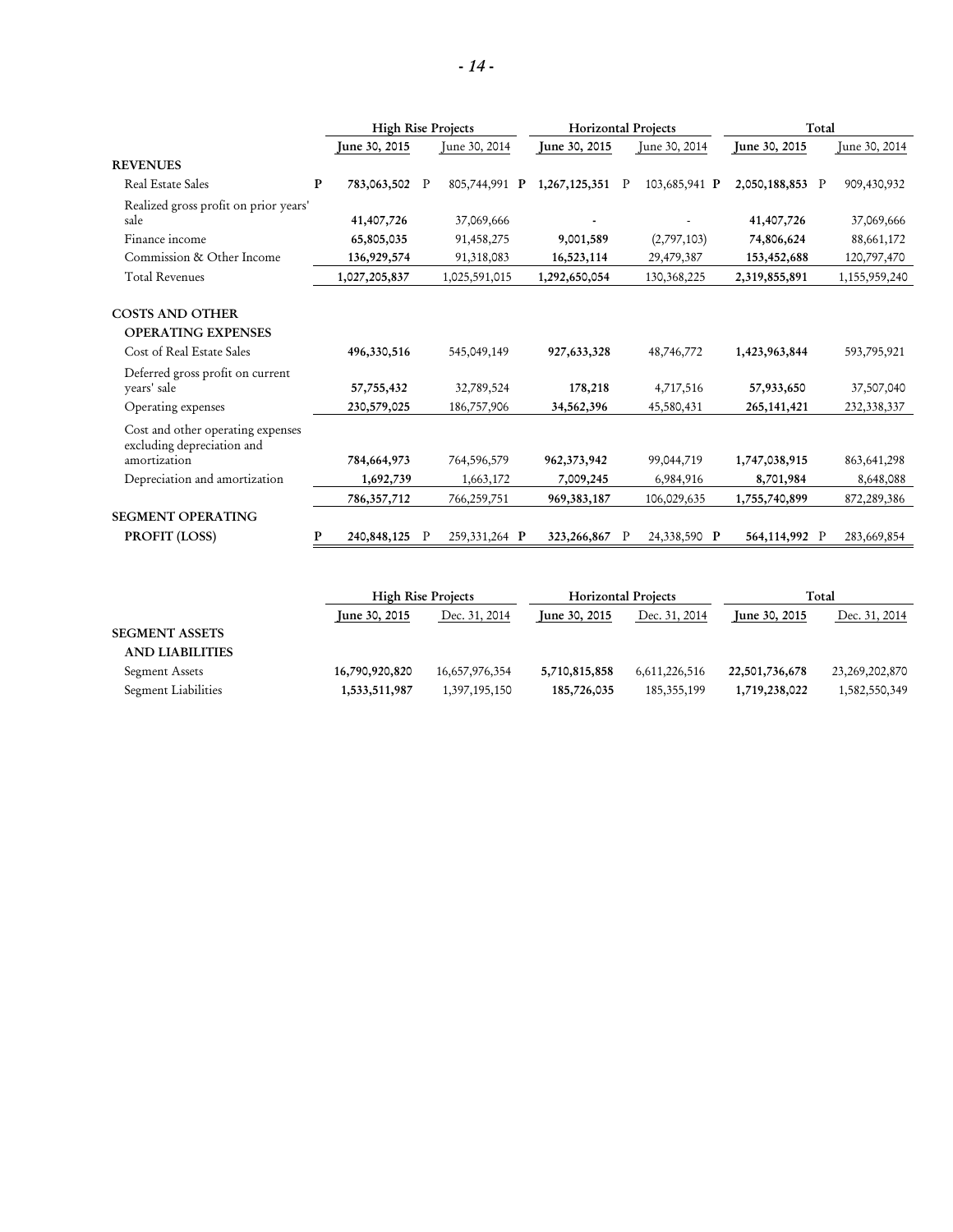# 4.5 Reconciliations

Presented below is a reconciliation of the Group's segment information to the key financial information presented in its financial statements

|                                                                    |   | June 30, 2015     |   | June 30, 2014     |
|--------------------------------------------------------------------|---|-------------------|---|-------------------|
| Revenues                                                           |   |                   |   |                   |
| Total segment revenues                                             | P | 2,319,855,891     | P | 1,155,959,241     |
| Other unallocated revenues                                         |   | 203,000,773       |   | 202,972,082       |
| Revenues as reported in profit or loss                             |   |                   |   |                   |
| in profit or loss                                                  | P | 2,522,856,664     | P | 1,358,931,323     |
| Profit or loss                                                     |   |                   |   |                   |
| Segment operating profit                                           | P | 564,114,992       | P | 283,669,854       |
| Other unallocated income                                           |   | 203,000,773       |   | 202,972,082       |
| Other unallocated expense                                          |   | (379, 462, 692)   |   | (337, 354, 938)   |
| Profit before tax as reported<br>in profit or loss                 | P | 387,653,073       | P | 149,286,998       |
| Assets                                                             |   | June 30, 2015     |   | Dec. 31, 2014     |
| Segment Assets                                                     | P | 22,501,736,678    | P | 23, 269, 202, 870 |
| <b>Unallocated Assets</b>                                          |   | 13, 195, 536, 681 |   | 12,027,528,538    |
| Total assets as reported in the<br>consolidated statements of      |   |                   |   |                   |
| financial position                                                 | P | 35,697,273,359    | P | 35,296,731,408    |
| Liabilities                                                        |   |                   |   |                   |
| <b>Segment Liabilities</b>                                         | P | 1,719,238,022     | P | 1,582,550,349     |
| Unallocated Liabilities                                            |   | 8,961,797,293     |   | 8,872,241,368     |
| Total liabilities as reported in the<br>consolidated statements of |   |                   |   |                   |
| financial position                                                 | P | 10,681,035,315    | Ρ | 10,454,791,717    |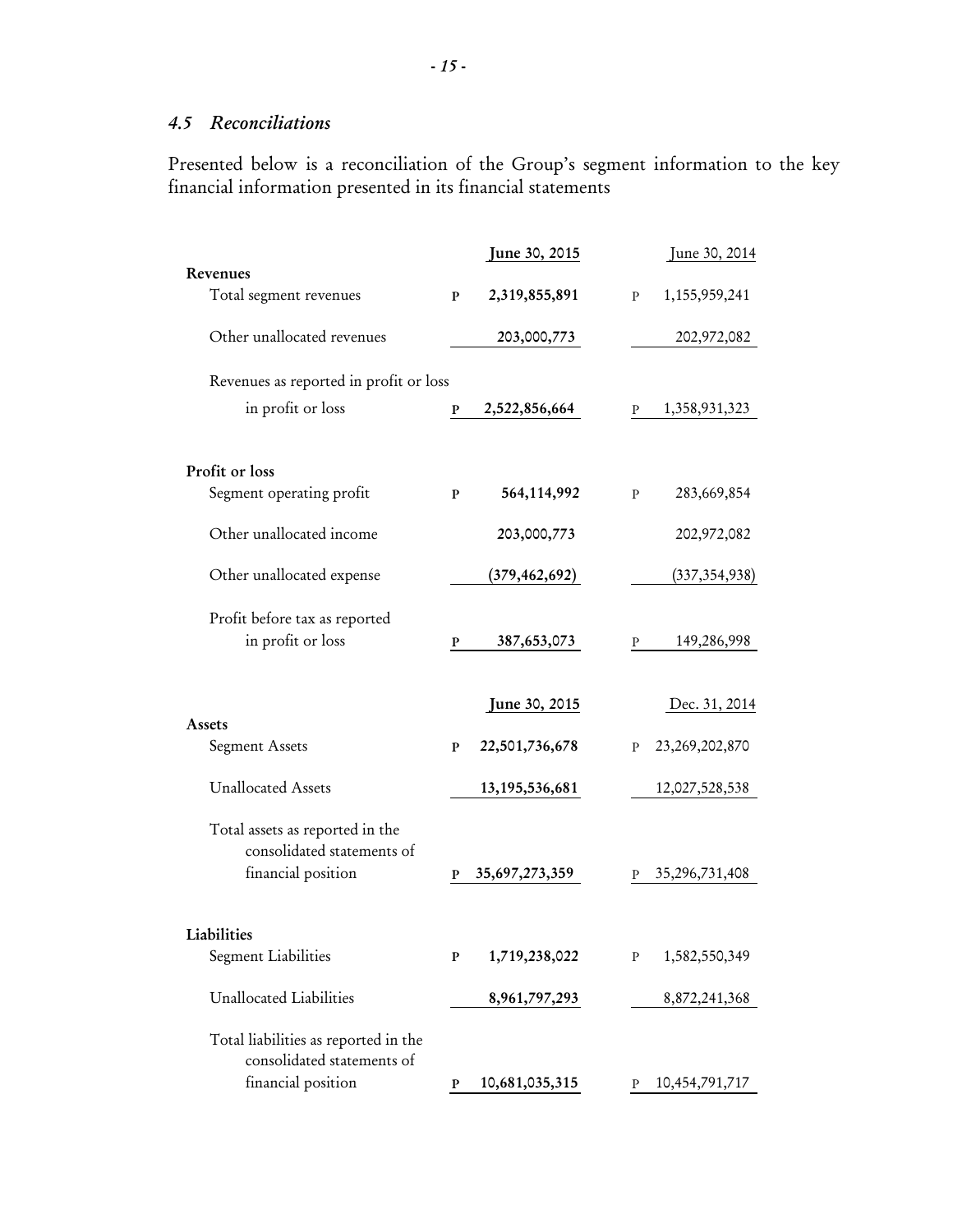# 5. STOCK RIGHT

On April 24, 2012, the Company's BOD approved the offer for subscription of 2,695,239,833 new shares (the "right shares") by way of a pre-emptive offer (the "rights offer") to holders of its common shares at the proportion of one new share for every four existing common shares, at the offer/exercise price equivalent to their par value of P1 per share. This was approved by SEC on August 30, 2012.

Also, on April 24, 2012, the BOD approved the increase in the Company's authorized capital stock from P23.5 billion divided into 21.5 billion common and 2 billion preferred shares both with par value of P1 each, to P33.5 billion divided into 31.5 billion common and 2 billion preferred shares both with par value of P1 per share. The application for the increase in authorized capital stock was approved by the SEC on October 17, 2012.

As of June 30, 2015, the Company's number of shares issued and outstanding totalled 14,803,455,238 with total Treasury Stock of 127,256,071.

#### 6. EARNINGS PER SHARE

The calculation of the basic earnings per share is based on the profits attributable to parent company's shareholders divided by the weighted average number of shares in issue during the period.

Earnings per share amounts were computed as follows:

|                                                      | June 30, 2015    | June 30, 2014     |  |  |
|------------------------------------------------------|------------------|-------------------|--|--|
| Weighted average number of shares                    | 14,676,199,167   | 14,676,199,167    |  |  |
| Income available to parent company's<br>Shareholders | P<br>268,950,906 | P<br>99, 143, 117 |  |  |
| Basic                                                | 0.0183           | 0.0068            |  |  |
| Diluted                                              | 0.0183           | 0.0068            |  |  |

# 7. COMMITMENTS AND REAL ESTATE PROPERTIES

There were no material contingencies and any other events or transactions that have material impact on the current interim period. There were no issuances, repurchases, and repayments of debt on the current interim period.

#### 8. SEASONAL FLUCTUATIONS

There were no seasonal aspects that had a material effect on the financial condition or results of operations of the group.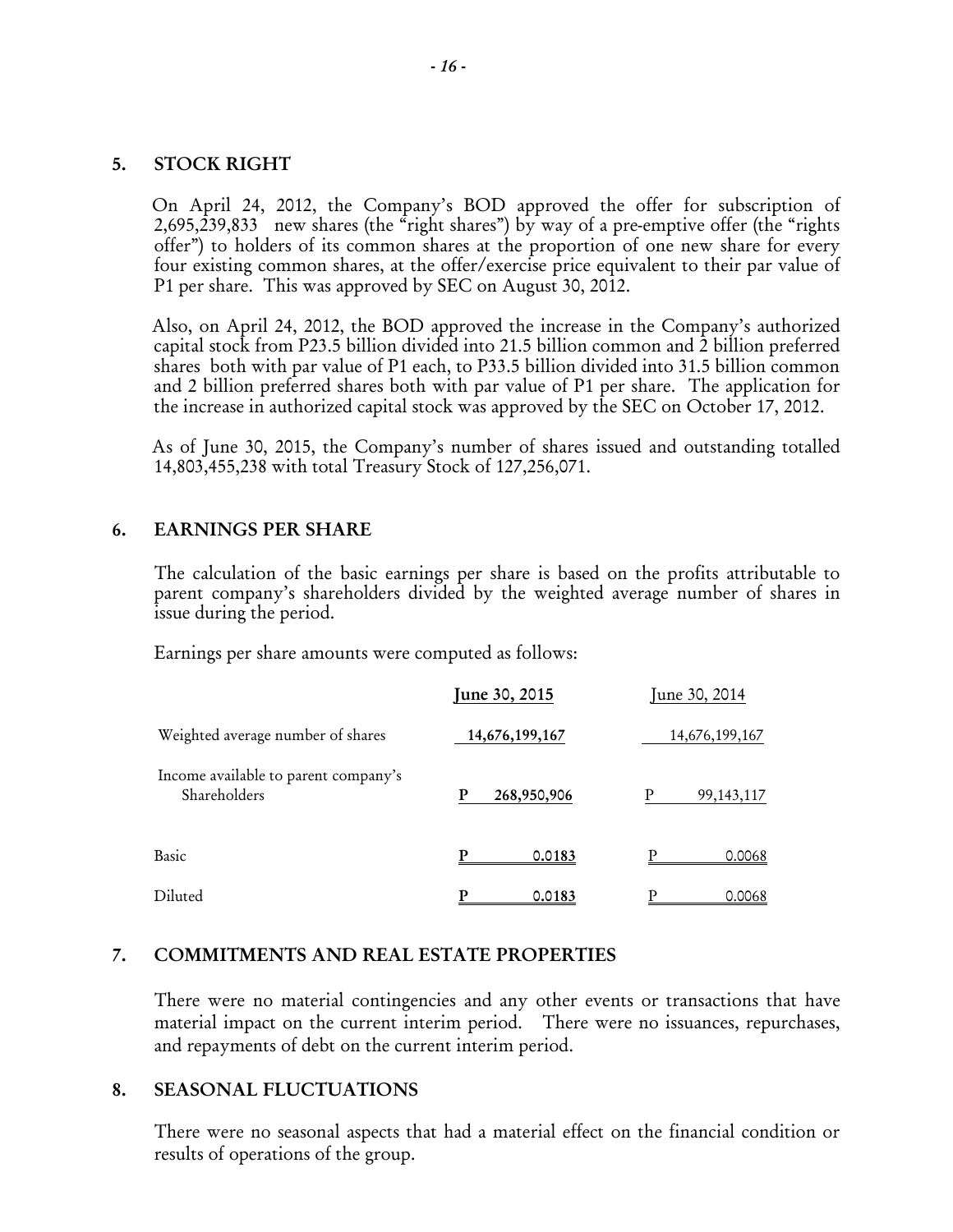#### 9. ASSESSMENT OF FINANCIAL RISKS

The Group is exposed to a variety of financial risks, which result from both its operating and investing activities. Risk management is carried out by a central treasury department under policies approved by the BOD, and focuses on actively securing the Group's short to medium-term cash flows by minimizing the exposure to financial markets.

The Group does not actively engage in the trading of financial assets for speculative purposes nor does it write options. The most significant financial risks to which the Group is exposed to are described below.

# 9.1) Foreign Currency Sensitivity

Most of the Group's transactions are carried out in Philippine pesos, its functional currency. Foreign exchange risk arises from the Group's U.S. dollardenominated cash and cash equivalents.

To mitigate the Group's exposure to foreign currency risk, non-Philippine peso cash flows are closely monitored.

The Group's U.S.-dollar denominated financial assets, translated into Philippine pesos amounted to P54.8 million as of June 30, 2015.

At June 30, 2015, if the peso had strengthened by 3.84% against the U.S. dollar with all other variables held constant, income before tax for the year would have been P2.11 million higher, mainly as a result of foreign exchange gain on translation of U.S. dollar-denominated cash and cash equivalents.

On the other hand, if the peso had been weaker by the same percentage, with all other variables held constant, income before tax would have been lower by the same amount.

The 3.84% movement in the value of peso against U.S. dollar was estimated based on the market volatility in exchange rates. The sensitivity analysis is based on the Group's foreign currency financial instruments held at the reporting period.

Exposures to foreign exchange rates vary during the year depending on the volume of transactions. Nonetheless, the analysis above is considered to be representative of the Group's currency risk.

# 9.2) Interest Rate Sensitivity

As the Group has no significant interest-bearing assets, the Group's income and operating cash flows are substantially independent of changes in market interest rates. The Group's interest rate risk arises only from cash and cash equivalents, which are subject to variable interest rates. Financial assets and liabilities at variable rates expose the group to cash flow interest rate risk. All other financial assets and liabilities have fixed rates.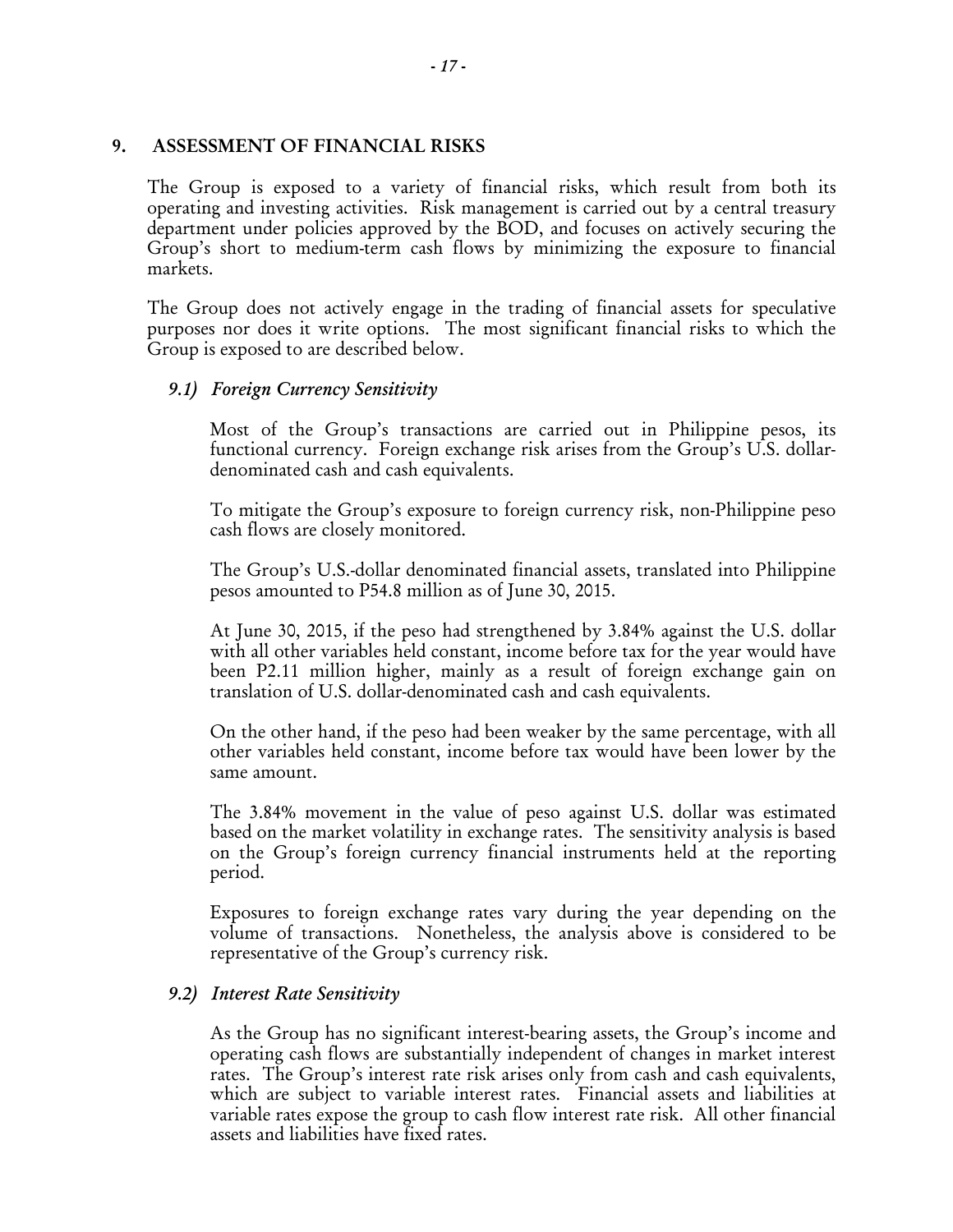On June 30, 2015, if general interest rates on dollar and peso-denominated financial assets had been lower by 0.125%, with all other variables held constant, income before tax for the year would have been P2.3M lower, mainly as a result of lower interest income on floating rate deposits.

The movements in interest rates used in the sensitivity analysis are considered reasonably possible and are based on observation of interest rate fluctuations for the past six months using a 95%-confidence level. The calculations are based on the Group's financial instruments held at each reporting period, with effect estimated from the beginning of the year.

#### 9.3) Credit Risk

Generally, the maximum credit risk exposure of financial assets is the carrying amount of the financial assets as shown on the face of the statements of financial position, as summarized below.

|                                   | As of June 30, 2015 | As of Dec. 31, 2014 |
|-----------------------------------|---------------------|---------------------|
| Cash and cash equivalents         | 821,639,284         | 821,513,652         |
| Trade and other receivables - net | 4,846,439,981       | 5,497,005,122       |
| Advances to related parties       | 2,038,192,535       | 1,956,360,549       |
|                                   | 7,706,271,800       | 8,274,879,323       |

The credit risk for liquid funds is considered negligible, since the counter parties are reputable banks with high quality external credit ratings. In respect of trade and other receivables, the Group is not exposed to any significant credit risk exposure to any single counter party or any group of counter parties having similar characteristics.

The Group continuously monitors defaults of customers and other counter parties, identified either individually or by group, and incorporate this information into its credit risk controls. The Group's policy is to deal only with creditworthy counter parties. In addition, for a significant proportion of sales, advance payments are received to mitigate credit risk.

The Group's management considers that all the above financial assets that are not impaired for each of the reporting dates under review are of good credit quality, including those that are past due.

#### 9.4) Liquidity Risk

The Group manages its liquidity needs by carefully monitoring scheduled debt servicing payments for long-term financial liabilities as well as cash outflows due in a day-to-day business. Liquidity needs are monitored in various time bands, on a day-to-day and week-to-week basis, as well as on the basis of a rolling 30-day projection. Long-term liquidity needs for a 6-month and one-year period are identified monthly.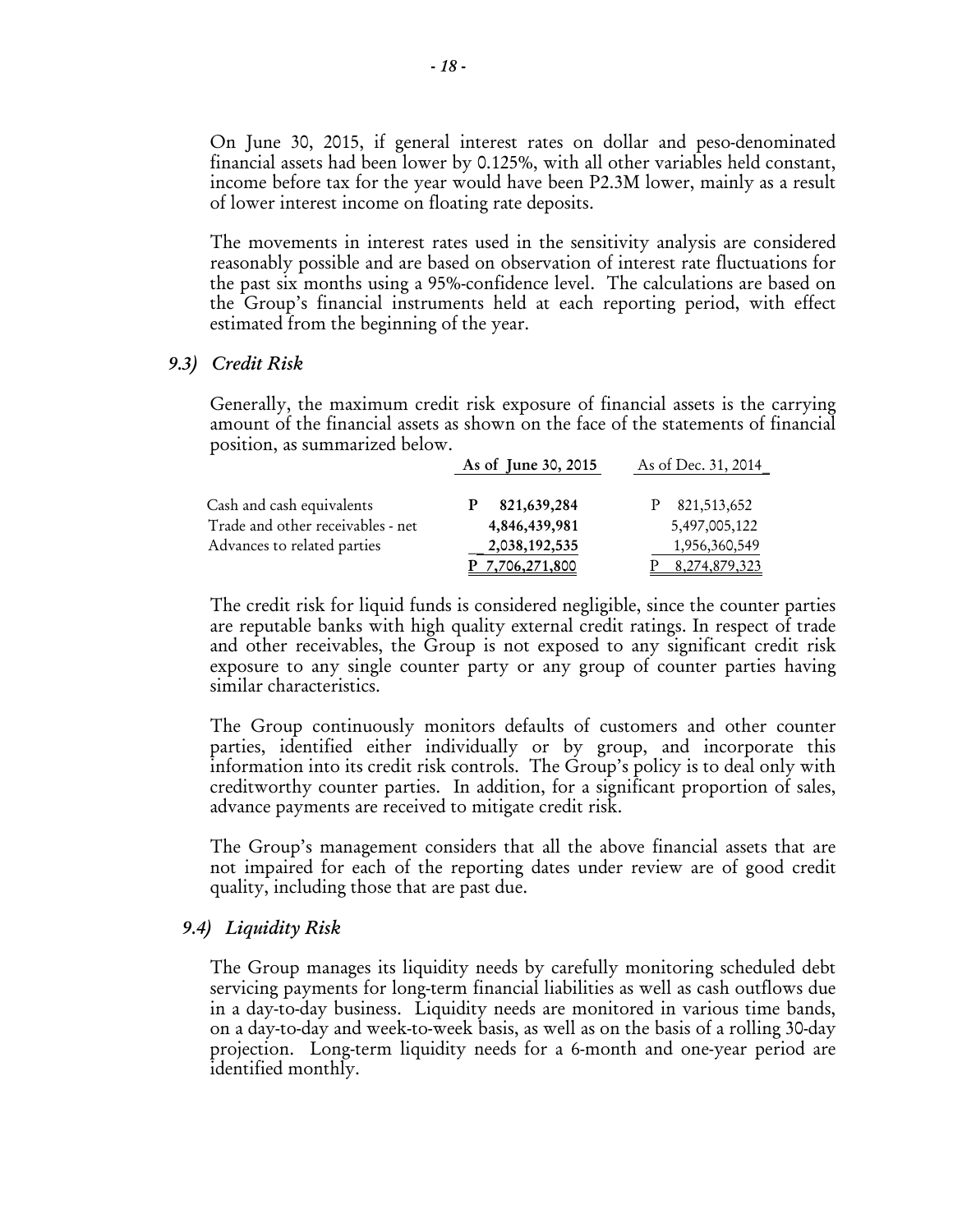The Group maintains cash to meet its liquidity requirements for up to 60-day periods. Excess cash are invested in time deposits or short-term marketable securities. Funding for long-term liquidity needs is additionally secured by an adequate amount of committed credit facilities and the ability to sell long-term financial assets.

As at June 30, 2015, the Group's financial liabilities have contractual maturities which are presented below:

|                                       |   | Within<br>6 Months | 1 to 5<br>Years |
|---------------------------------------|---|--------------------|-----------------|
| Interest-bearing loans and borrowings | P | 38,511,009 P       | 57,761,817      |
| Trade and other payables              |   | 828,743,813        |                 |
| Advances from related parties         |   | 2,476,160,573      |                 |
| Other current liabilities             |   | 467,501,144        |                 |
|                                       |   | 3,810,916,539      | 57,761,817      |

This compares to the maturity of the Group's financial liabilities in the previous reporting period as follows:

|                                       |   | Within<br>6 Months | 1 to 5<br>Years |
|---------------------------------------|---|--------------------|-----------------|
| Interest-bearing loans and borrowings | Р | 35,018,345 P       | 124, 193, 305   |
| Trade and other payables              |   | 640,797,510        |                 |
| Advances from related parties         |   | 2,170,359,594      |                 |
| Other current liabilities             |   | 437, 556, 678      |                 |
|                                       |   | 3, 283, 732, 127   | 124, 193, 305   |

The above contractual maturities reflect the gross cash flows, which may differ from the carrying values of the liabilities at the reporting period.

#### 9.5) Other Market Price Risk

The Group is exposed to equity securities price risk because of investments held by the Group and classified on the balance sheet as available-for-sale financial assets. The Group is not exposed to commodity price risk.

At June 30, 2015, if the quoted stock price for the securities had increased by 0.65% with all other variables held constant, equity would have been higher by about P15.95 million. The 0.65% estimated change in quoted market price is computed based on volatility of local index for holdings first listed at Philippine Stock Exchange.

On the other hand, if the quoted market price for these securities had decreased by the same amount, with all other variables held constant, equity for the year would have been lower by the same figure.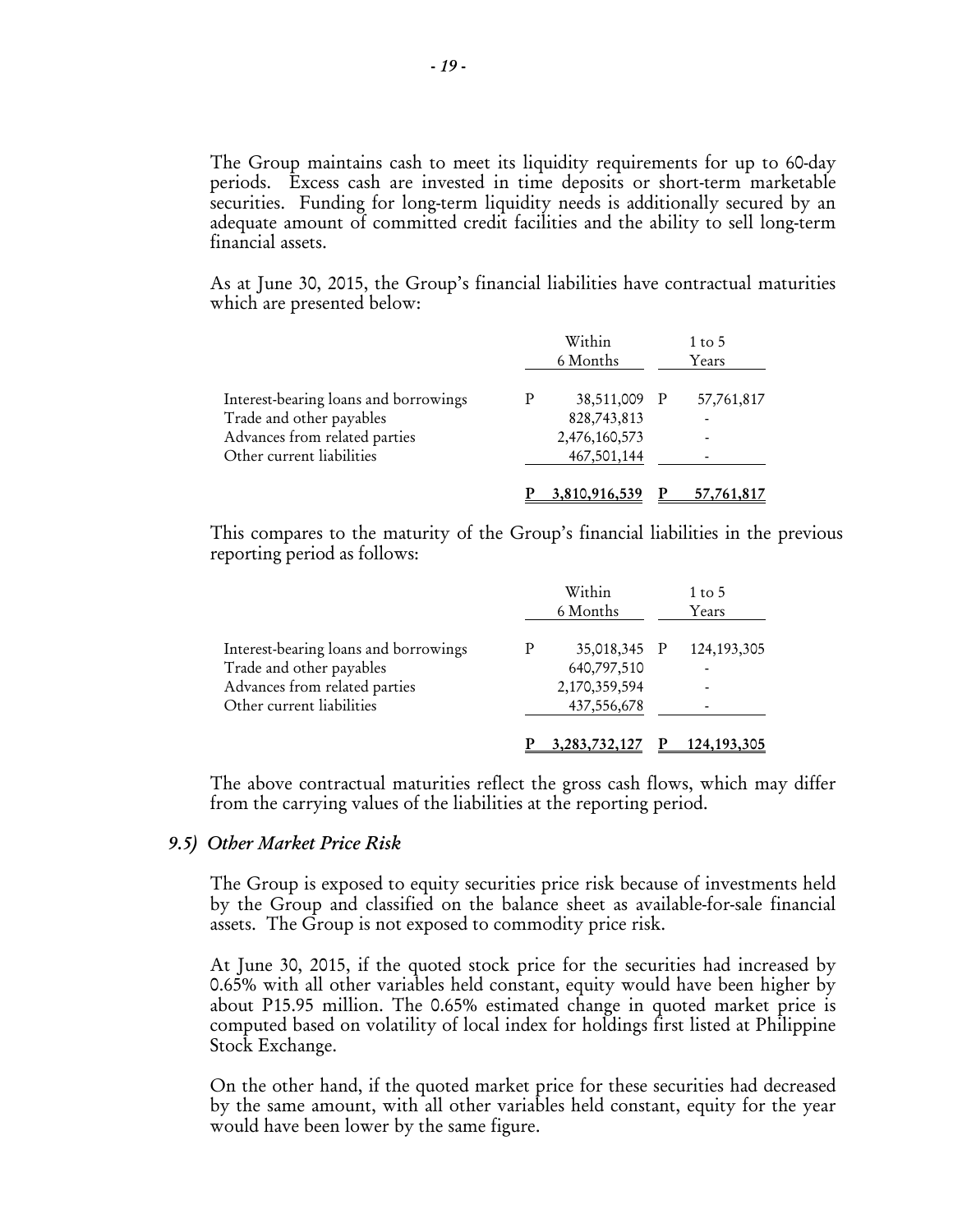The investments in listed equity securities are considered long-term, strategic investments. In accordance with the Group's policies, no specific hedging activities are undertaken in relation to these investments. The investments are continuously monitored and voting rights arising from these equity instruments are utilized in the Group's favor.

# 10. FINANCIAL INSTRUMENTS EVALUATION

Financial assets include cash and financial instruments. The Group classifies its financial assets, other than hedging instruments, into the following categories: financial assets at fair value through profit or loss, loans and receivables, held-to-maturity investments and available-for-sale financial assets. Financial assets are assigned to the different categories by management on initial recognition, depending on the purpose for which the investments were acquired. The designation of financial assets is re-evaluated at every reporting date at which date a choice of classification or accounting treatment is available, subject to compliance with specific provisions of applicable accounting standards.

Cash and cash equivalents are defined as cash on hand, demand deposits and short-term, highly liquid investments readily convertible to known amounts of cash and which are subject to insignificant risk of changes in value.

Regular purchase and sales of financial assets are recognized on their trade date. All financial assets that are not classified as at fair value through profit or loss are initially recognized at fair value, plus transaction costs. Financial assets carried at fair value through profit or loss is initially recognized at fair value and transaction costs are expensed in the statements of comprehensive income.

The foregoing categories of financial instruments are more fully described below.

# 10.1) Financial Assets at Fair Value through Profit or Loss

 This category includes financial assets that are either classified as held for trading or are designated by the entity to be carried at fair value through profit or loss upon initial recognition. A financial asset is classified in this category if acquired principally for the purpose of selling it in the near term or if so designated by management. Derivatives are also categorized as 'held for trading' unless they are designated as hedges. Assets in this category are classified as current assets if they are either held for trading or are expected to be realized within 12 months from the reporting period.

 Subsequent to initial recognition, the financial assets included in this category are measured at fair value with changes in fair value recognized in profit or loss. Financial assets originally are designated as financial assets at fair value through profit or loss may not be subsequently be reclassified.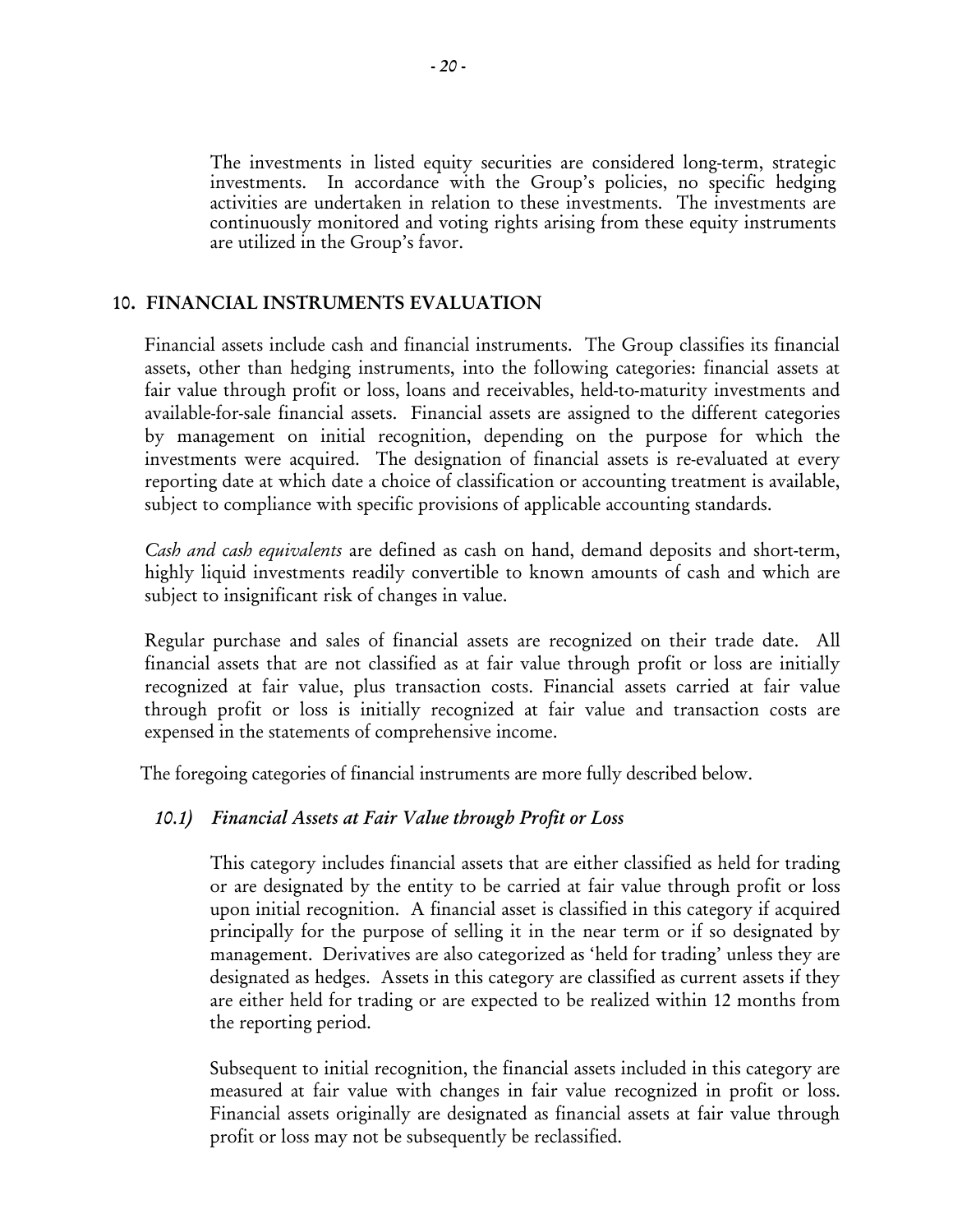# 10.2) Loans and Receivables

Loans and receivables are non-derivative financial assets with fixed or determinable payments that are not quoted in an active market. They arise when the Group provides money, goods or services directly to a debtor with no intention of trading the receivables. They are included in current assets, except for those maturities with greater than 12 months after the reporting period which are classified as non-current assets.

 Loans and receivables are subsequently measured at amortized cost using the effective interest method, less any impairment losses. Any change in their value is recognized in profit or loss. Impairment loss is provided when there is objective evidence that the Group will not be able to collect all amounts due to it in accordance with the original terms of the receivables. The amount of the impairment loss is determined as the difference between the assets' carrying amount and the present value of estimated cash flows.

 The Group's loans and receivables are presented as Trade and other receivables, Advances to landowners and joint ventures, and Advances to related parties in the statements of financial position.

# 10.3) Held-to-maturity Investments

This category includes non-derivative financial assets with fixed or determinable payments and a fixed date of maturity. Investments are classified as held-tomaturity if the Group has the positive intention and ability to hold them until maturity. Investments intended to be held for an undefined period are not included in this classification. They are included in non-current assets in the statements of financial position, except those maturing within 12 months of the reporting period.

 Held-to-maturity investments are measured at amortized cost using the effective interest method. In addition, if there is objective evidence that the investment has been impaired, the financial asset is measured at the present value of estimated cash flows. Any changes to the carrying amount of the investment are recognized in profit or loss.

# 10.4) Available-for-sale Financial Assets

This category includes non-derivative financial assets that are either designated to this category or do not qualify for inclusion in any of the other categories of financial assets. They are included in non-current assets unless management intends to dispose of the investment within 12 months from the reporting period.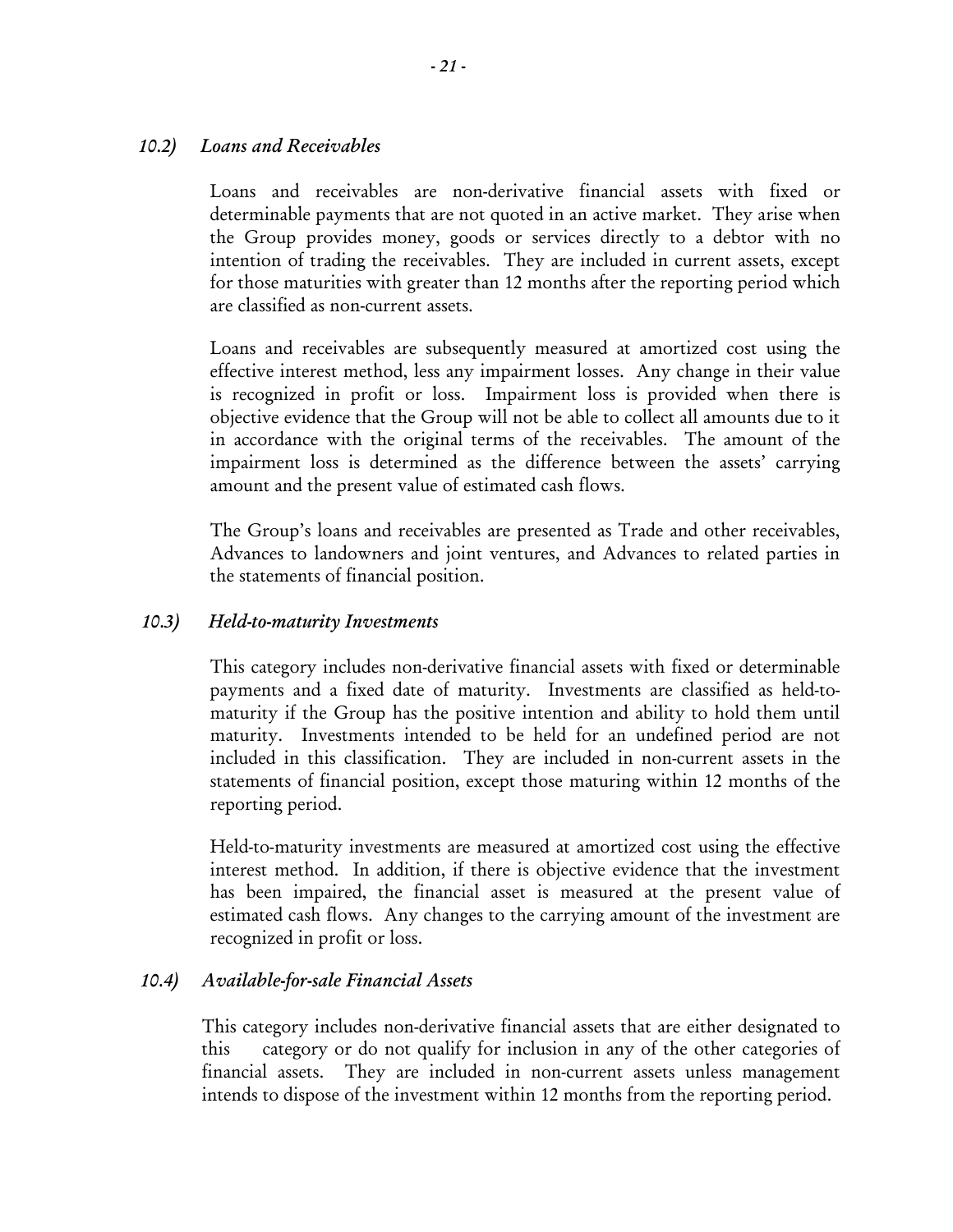All financial assets within this category are subsequently measured at fair value, unless otherwise disclosed, with changes in value recognized in equity, net of any effects arising from income taxes. Gains and losses arising from securities classified as available-for-sale are recognized in the statements of comprehensive income when they are sold or when the investment is impaired.

 In the case of impairment, any loss previously recognized in equity is transferred to the statements of comprehensive income. Impairment losses recognized in the statements of comprehensive income on equity securities are not reversed through the statements to comprehensive income. Losses recognized in prior year statements of comprehensive income resulting from the impairment of debt instruments are reversed through the statements of comprehensive income.

For investment that are actively traded in organized financial markets, fair value is determined by reference to quoted market bid prices in the stock exchange at the close of business on the reporting period. For investments where there is no quoted market price, fair value is determined by reference to the current market value of another instrument which is substantially the same or is calculated based on the expected cash flows of the underlying net asset base of the investment.

Non-compounding interest and other cash flows resulting from holding financial assets are recognized in consolidated profit or loss when received, regardless of how the related carrying amount of financial assets is measured.

De-recognition of financial assets occurs when the rights to receive cash flows from the financial instruments expire or are transferred and substantially all of the risks and rewards of ownership have been transferred.

The Group has no investment in foreign securities as of reporting period. The markets of the Group's Available-for-sale financial assets are active.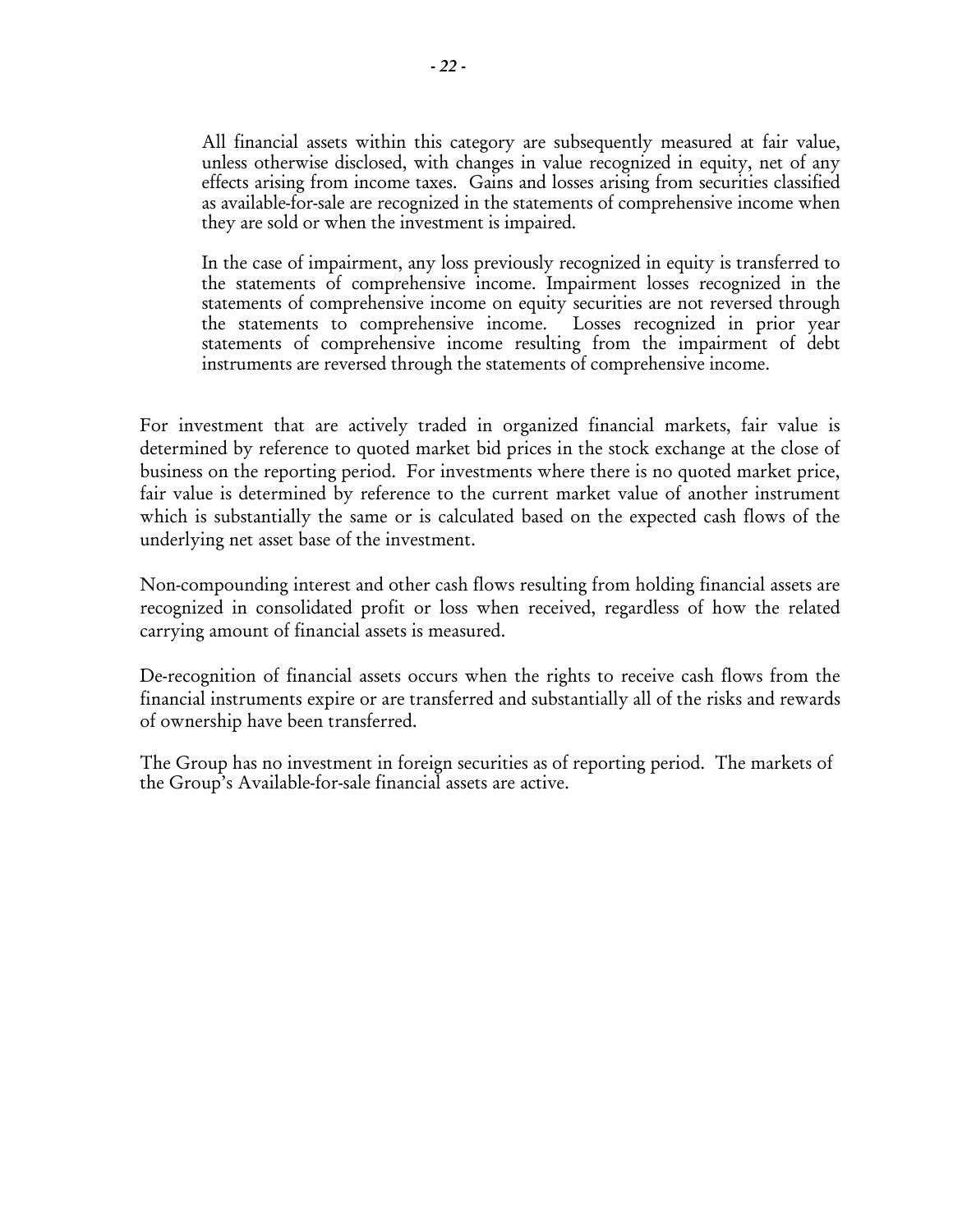# EMPIRE EAST LAND HOLDINGS, INC. AND SUBSIDIARIES MANAGEMENT'S DISCUSSION AND ANALYSIS OF RESULTS OF OPERATIONS AND FINANCIAL CONDITION

# RESULTS OF OPERATIONS

# Review of June 30, 2015 versus June 30, 2014

During the six-months period, the consolidated net profit amounted to P270.0 million, 170% higher than the previous year's net income of P100.1 million. Consolidated revenues, composed of real estate sales, realized gross profit, finance income, earnings of associates, commissions and other revenues posted an increase of 86% from P1.4 billion to P2.5 billion.

# Real Estate Sales

The Group registered Real Estate Sales of P2.05 billion for six months ended June 30, 2015 compared with P909.4 million in 2014. The sales generated were derived from various projects including, Southpoint Science Park, San Lorenzo Place, Pioneer Woodlands, The Sonoma, The Rochester, The Cambridge Village, California Garden Square, Kasara Urban Resort Residences, Little Baguio Terraces and Laguna Bel Air Projects.

The Cost of Real Estate Sales amounting to P1.4 billion in 2015 and P593.8 million in 2014, as a percentage of Real Estate Sales, was 69% and 65%, respectively. The change was primarily due to the different composition of products sold for each year.

Gross Profit was P626.2 million during the six months of 2015 and P315.6 million in 2014, or 31% and 35% of Real Estate Sales, respectively. The gross profit margin varies depending on the product mix and the competitiveness of prices of each product. Realized Gross Profit amounting to P609.7 million in 2015 and P315.2 million in 2014, represents 30% and 35% of Real Estate Sales, respectively.

# Other Revenues

The finance income amounting to P141.2 million and P148.8 million in 2015 and 2014 respectively were derived mostly from in-house financing and accounts for 6% and 11% of total revenues. Additional sources of revenue were commissions of a subsidiary, rentals of investment properties and those obtained from other sources. Commission and other income totaling P293.9 million in 2015 and P260.3 million in 2014, represents 12% and 19% of total revenues in 2015 and 2014.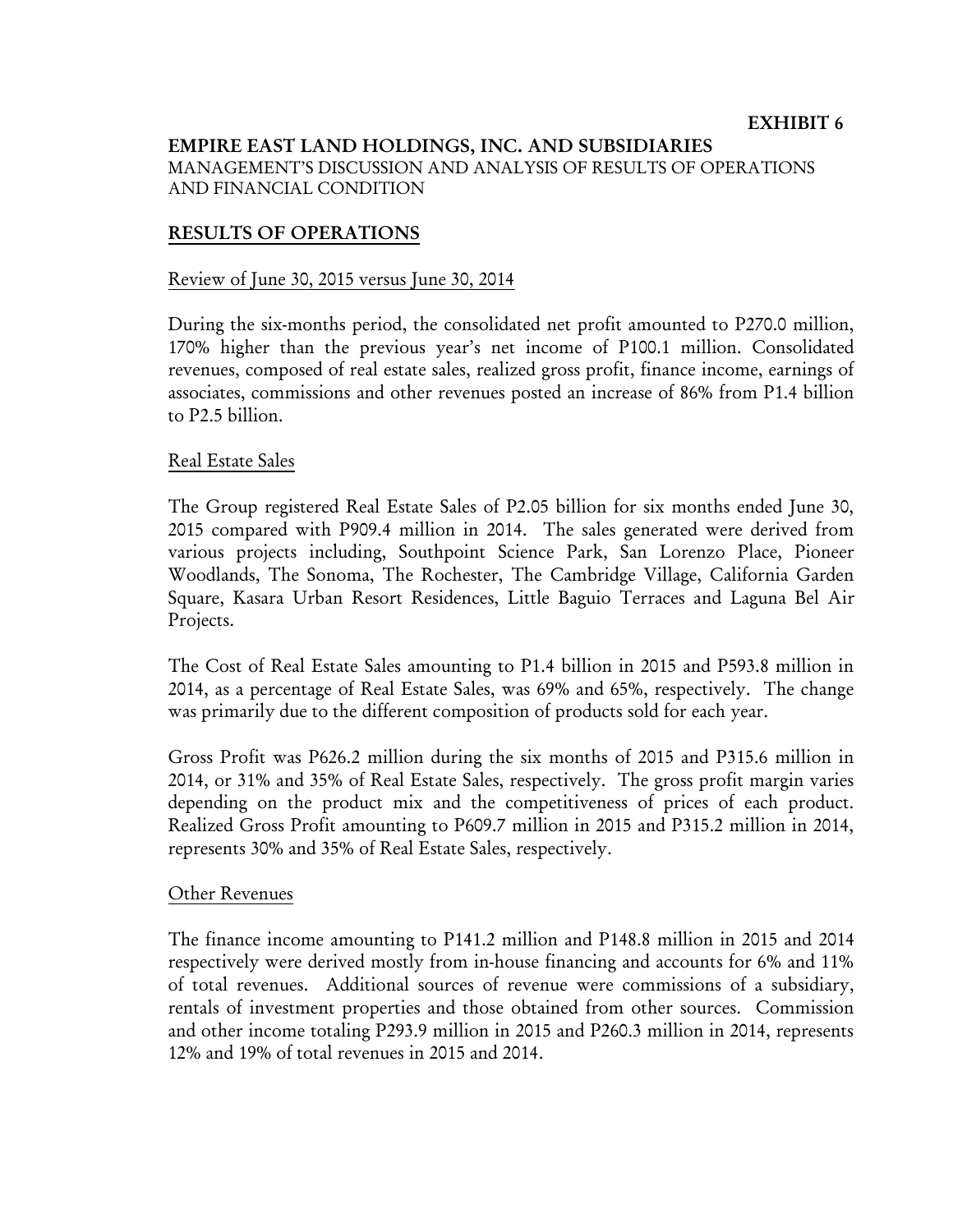# Operating Expenses

Operating Expenses posted an increase from P520.4 million in 2014 to P575.8 million in 2015. Other charges/expenses include Finance Cost of P77.5 million and P57.9 million in 2015 and 2014, respectively.

# FINANCIAL CONDITION

# Review of June 30, 2015 versus December 31, 2014

Total resources of the Group as of June 30, 2015 and December 31, 2014 amounted to P35.7 billion and P35.3 billion respectively. Cash and Cash Equivalents increased from P821.5 million to P821.6 million. The Group remained liquid with Total Current Assets of P27.0 billion in 2015 and P26.6 billion in 2014, which accounted for 76% of the Total Assets in 2015 and 2014, while its Total Current Liabilities amounted to P7.3 billion in June 30, 2015 and in December 31, 2014.

The Equity increased from P24.84 billion in the previous year to P25.02 billion as of June 30, 2015 was basically due to Group's Net Income for the 6-month period.

For the six months of 2015 and in the year 2014, the Group sourced its major cash requirements from internally generated funds, and partly from borrowings.

The Group utilized its funds for construction and development of projects, purchase of properties, loan repayments, settlement of various payables and other operating expenses.

# TOP FIVE (5) KEY PERFORMANCE INDICATORS

For the six-month period of 2015, the following are top key performance indicators of the Group:

# 1) Increase in Real Estate Sales

The Group's marketing concepts and sales strategies, project location, flexible payment scheme and aggressive selling have contributed to the increase in sales. The Group's new projects are connected to mass transit system and are conveniently located in business districts of Metro Manila

# 2) Increase in Other Revenues

Other income derived from various sources contributed to the Group's revenue.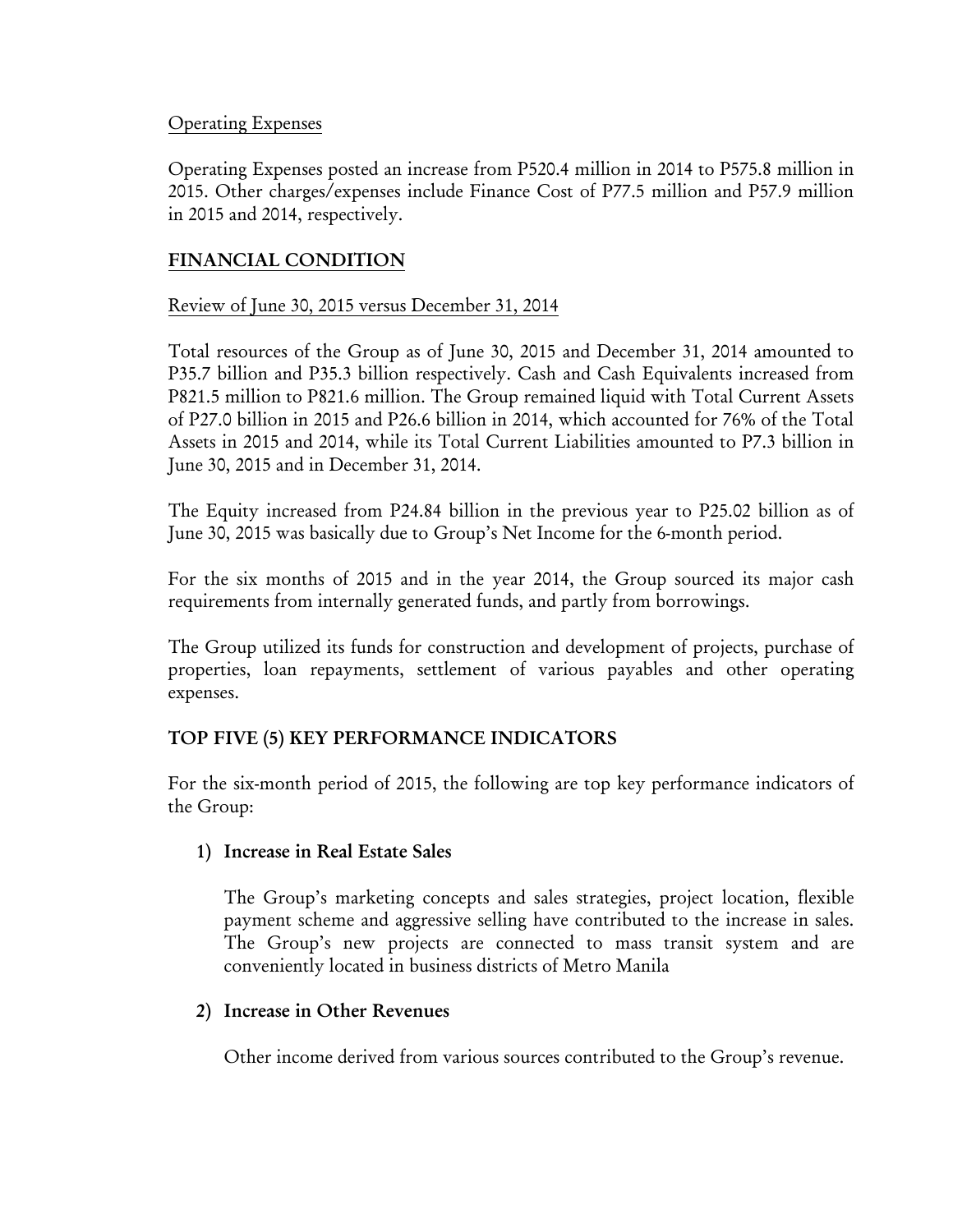# 3) Ability to repay loan obligations

The loan obligations were promptly settled. The Group maintains a good credit standing with creditor banks and has considerable standby credit facilities, which can be utilized for urgent capital requirements.

# 4) Continuous development of projects

The Group aggressively undertakes construction and development activities and has been exerting efforts to deliver its projects within the commitment timetable.

# 5) Landbanking

The Group has been continuously acquiring interests in properties through either outright acquisitions or joint venture arrangements with landowners. It intends to have sufficient properties for development within the next 5 to 7 years.

Material Changes in the 2015 Interim Financial Statements (Increase or decrease of 5% or more versus December 31, 2014)

# Statements of Financial Position

- 5% decrease in Trade and other receivables Mainly due to collections
- 25% increase in Prepayments and other current assets Mainly due to increase in prepaid taxes related to transfer of titles and input vat on purchases
- 72% increase in Advances to landowners and joint venture Mainly due to purchase of properties
- 5% decrease in Investment property Primarily due to depreciation charges
- 29% decrease in Interest-bearing loans and borrowings Due to payment of loans
- 61% increase in Trade and other payables Various payables to contractors and suppliers due to increasing construction activities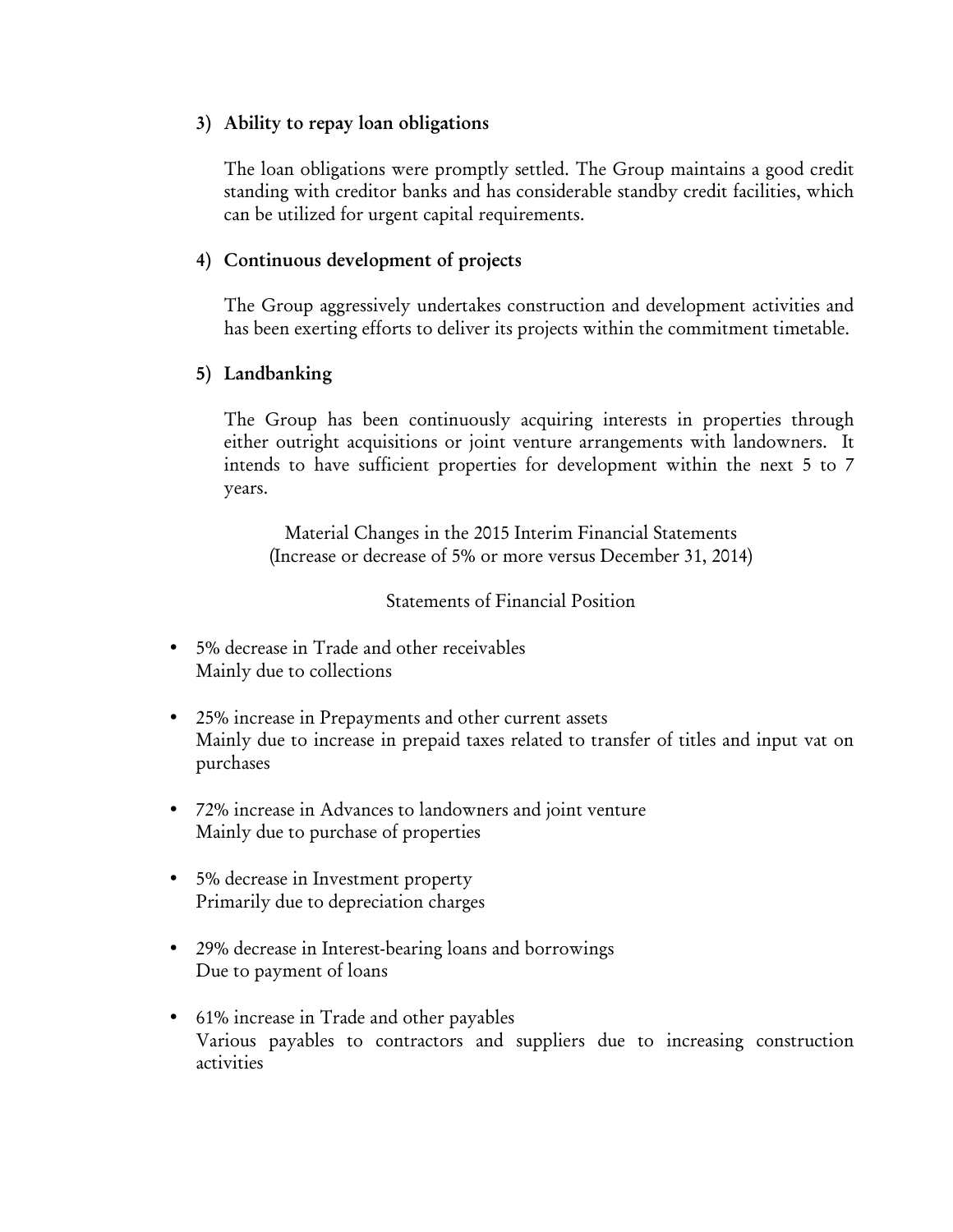- 11% increase in Deferred Gross Profit on Real Estate Sales Mainly due to unearned gross profit on sales of new projects
- 21% decrease in Customers' deposits Mainly due to recognition of sales
- 14% increase in Advances from related parties Due to additional advances from a subsidiary
- 8% increase in Reserve for property development Pertains to estimated cost to complete the construction/development of sold units
- 100% decrease in Income tax payable Mainly due to payment of previous year's income tax payable
- 12% increase in Deferred Tax Liabilities Mainly due to increase in income tax expense

Statements of Income (Increase or decrease of 5% or more versus June 30, 2014)

- 125% increase in Real estate sales Due to aggressive selling of projects and higher sales recognized during the period
- 12% increase in Realized gross profit on prior years' sale Due to increase in construction accomplishment of on-going projects
- 5% decrease in Finance Income Primarily due to varying payment terms of accounts under in-house financing
- 212% decrease in Equity in net earnings of associates Primarily due to decrease in earnings of associate
- 13% increase in Commission and other income Mainly due to increase in revenues derived from other related sources
- 140% increase in Cost of real estate sales Mainly attributed to increase in sales
- 54% increase in Deferred gross profit on current year's sales Due to increase in sales of on-going projects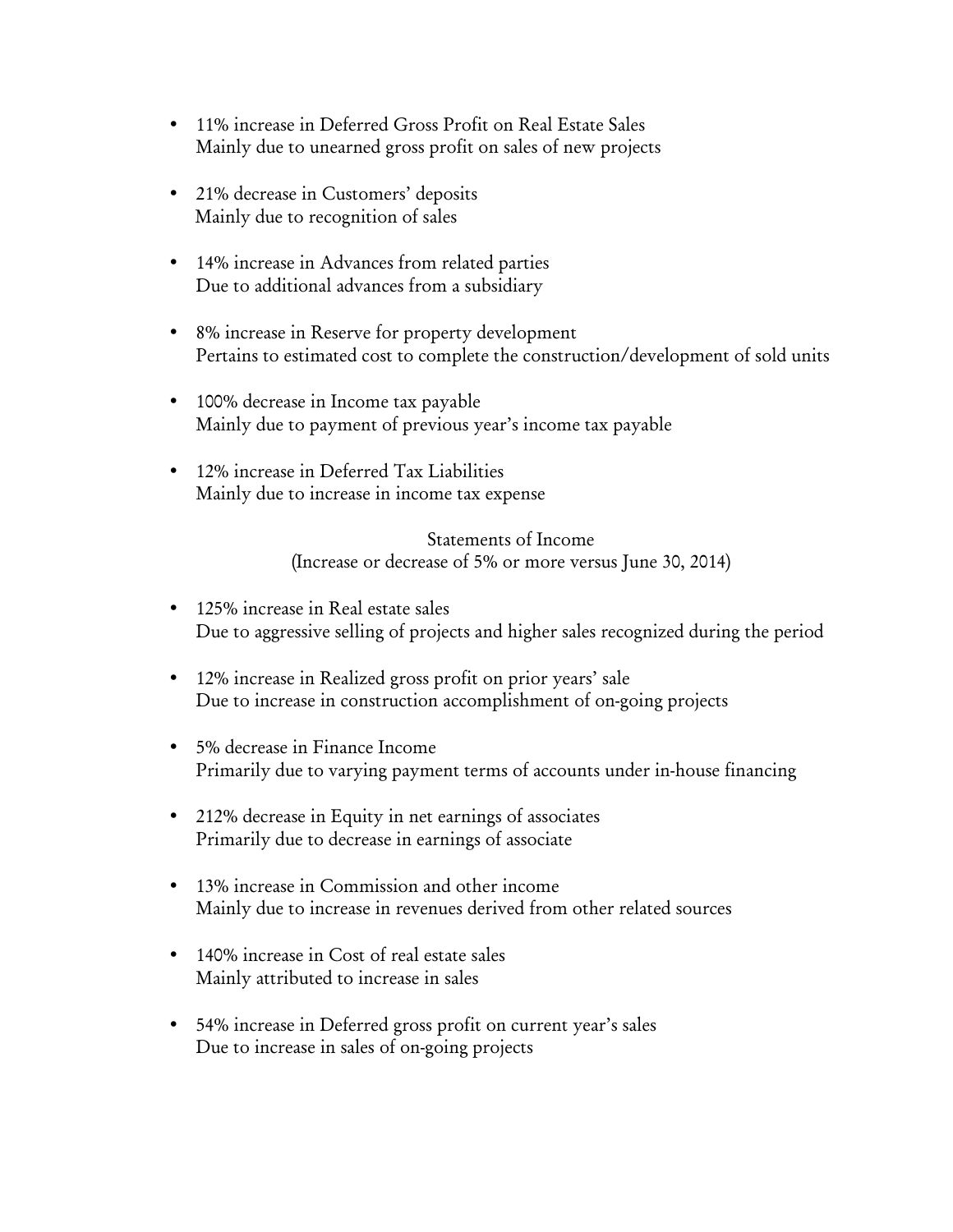- 34% increase in Finance costs Mainly due to additional construction related advances
- 11% increase in Operating Expenses Primarily due to intensified selling/marketing activities and increase in administrative expenses
- 139% increase in Tax expense Mainly due to increase in taxable income

For the year 2015, the projected capital expenditures (construction and development) of roughly P5.0 billion is expected to be funded by collections, borrowings and equity financing.

Fluctuations in foreign exchange rate had no adverse effect on the Group's financial conditions since the Group has very minimal importations of construction-related materials and have no foreign denominated loans.

There are no other material changes in the Group's financial position and condition (5% or more) that will warrant a more detailed discussion. Likewise, there are no material events and uncertainties known to the management that would have material impact on reported financial information and normal operations of the Group.

The nature of all revenues and expenses disclosed in the statements of comprehensive income are business related transactions and arose from the Group's continuing operations. Also, no prior period adjustment was made during any period covered by the statements of financial position.

There are no material off-statements of financial condition transactions, arrangements, obligations (including contingent obligations), and other relationships of the Group with unconsolidated entities or other persons created during the reporting period.

There are no events that will trigger direct or contingent financial obligation that is material to the Group, including any default or acceleration of an obligation.

The Group is aggressively marketing its products specially the new projects. It continuously offers competitive prices, more lenient payment schemes under in-house financing and has strong tie-ups with reputable banks for the financing requirements of its buyers.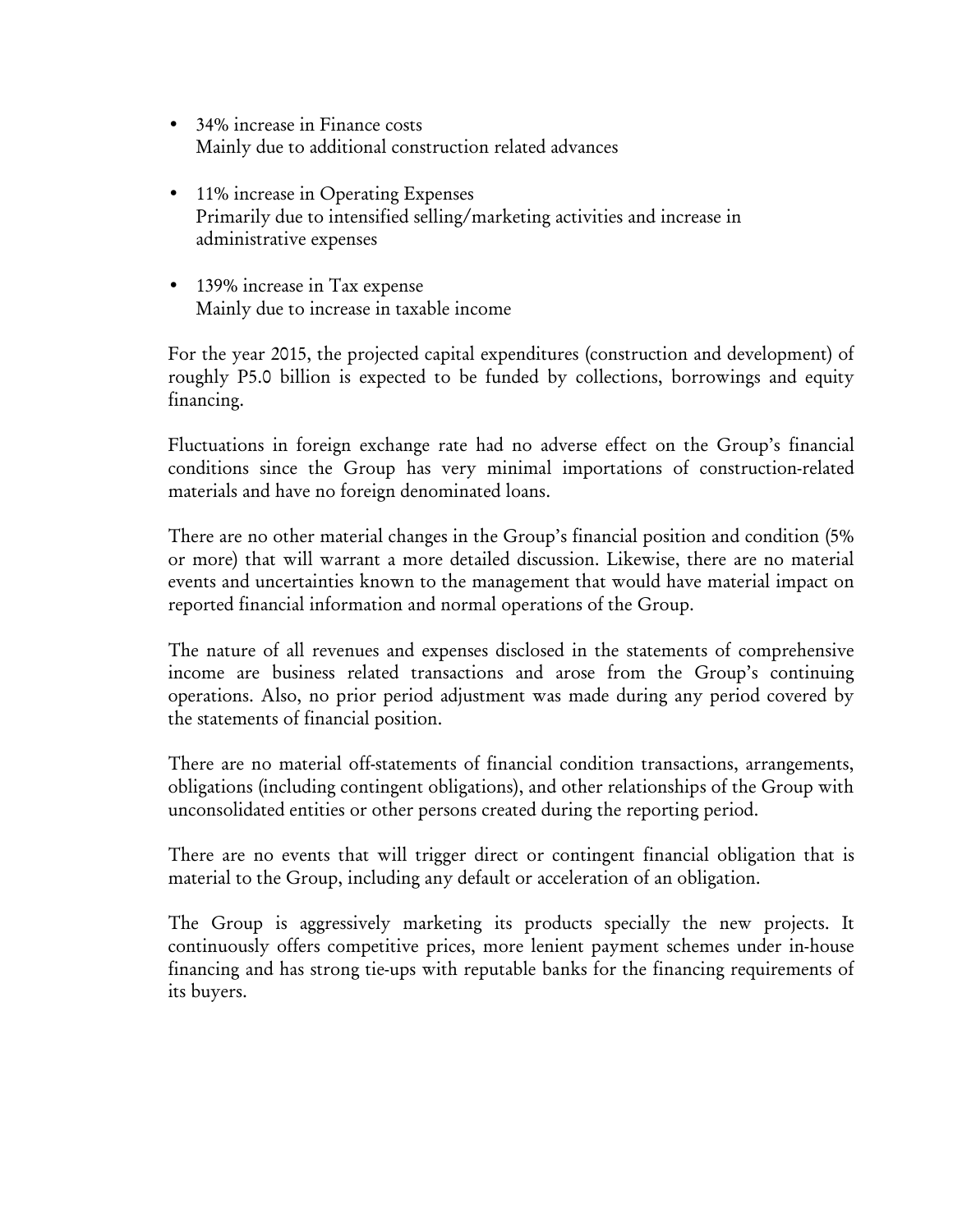#### EMPIRE EAST LAND HOLDINGS, INC. AND SUBSIDIARIESAs of June 30, 2015Amounts in thousands

#### 1)Aging of Accounts Receivable

|                                          |           | Current /   |                          |                          | 7 Months -               | Above  | Past due accounts & |
|------------------------------------------|-----------|-------------|--------------------------|--------------------------|--------------------------|--------|---------------------|
| <b>Type of Receivables</b>               | Total     | Not Yet Due | 1-3 Months               | 4-6 Months               | 1 Year                   | 1 Year | Items in Litigation |
|                                          |           |             |                          |                          |                          |        |                     |
| <b>Trade Receivables</b><br>a)           | 3,292,309 | 2,850,984   | 68,794                   | 150,309                  | 164,209                  | 58,013 | $\sim$              |
|                                          |           |             |                          |                          |                          |        |                     |
| <b>Other Receivables</b><br>$\mathbf{b}$ | 2,799,489 | 2,799,489   | $\overline{\phantom{a}}$ | $\overline{\phantom{a}}$ | $\overline{\phantom{a}}$ |        |                     |
| <b>Net Receivables</b>                   | 6,091,798 |             |                          |                          |                          |        |                     |

#### 2)Accounts Receivable Description

|    | <b>Type of Receivables</b> | <b>Nature/Description</b>         | <b>Collection Period</b> |
|----|----------------------------|-----------------------------------|--------------------------|
| a) | <b>Trade Receivables</b>   | Sale of residential units/lots    | maximum of 10 years      |
| b) | <b>Other Receivables</b>   | Advances to contractors/suppliers | 1 to 2 years             |
|    |                            |                                   |                          |

 3)Normal Operating Cycle: 3 to 15 years